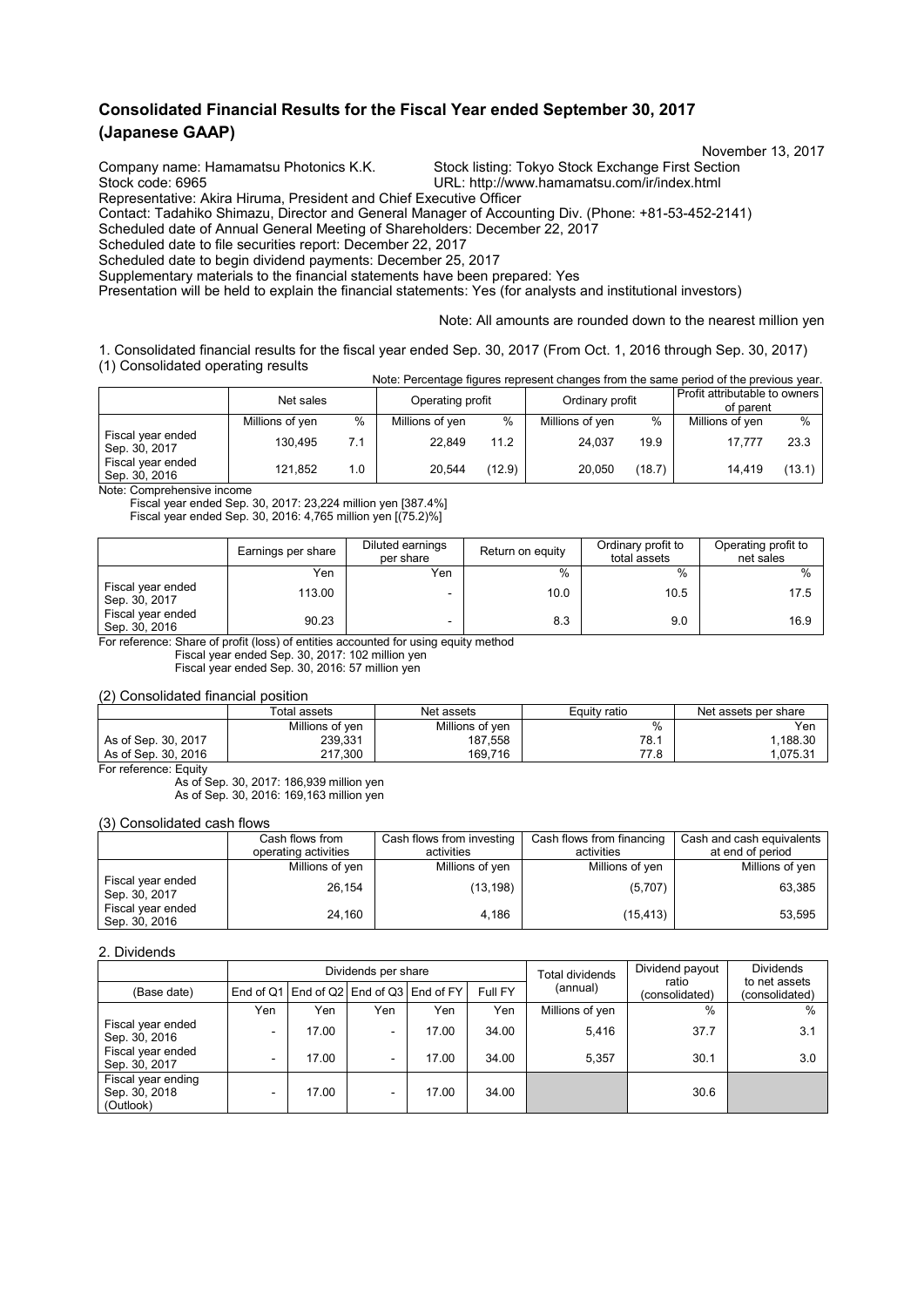3. Forecast of consolidated financial results for the fiscal year ending Sep. 30, 2018 (From Oct. 1, 2017 through Sep. 30, 2018)

|                                     | Net sales       |     | Operating profit |               | Ordinary profit |       | Profit attributable to<br>owners of parent |       | Earnings per<br>share |
|-------------------------------------|-----------------|-----|------------------|---------------|-----------------|-------|--------------------------------------------|-------|-----------------------|
|                                     | Millions of yen | %   | Millions of yen  | $\frac{0}{0}$ | Millions of yen | %     | Millions of yen                            | $\%$  | Yen                   |
| Six months ending<br>Mar. 31, 2018  | 67.700          | 4.2 | 11.600           | 3.9           | 11.700          | (2.3) | 8.500                                      | (4.7) | 54.03                 |
| Fiscal year ending<br>Sep. 30, 2018 | 136.300         | 4.4 | 23.600           | 3.3           | 23.900          | (0.6) | 17.500                                     | (1.6) | 111.24                |

Note: Percentage figures represent changes from the same period of the previous year.

4. Others

(1) Changes in consolidated subsidiaries (Changes in scope of consolidation): None

(2) Changes in accounting principles, changes in accounting estimates, and changes in presentation due to revisions (a) Changes in accounting principles accompanying revisions in accounting standards: None

(b) Changes other than those in (a) above: None

- (c) Changes in accounting estimates: None
- (d) Changes in presentation due to revisions: None
- (3) Number of shares outstanding
- (a) Number of shares outstanding at end of period including treasury shares As of Sep. 30, 2017: 167,529,968 shares
	- As of Sep. 30, 2016: 167,529,968 shares
- (b) Number of treasury shares at end of period As of Sep. 30, 2017: 10,213,886 shares As of Sep. 30, 2016: 10,213,758 shares
- (c) Average number of shares issued during the period Fiscal year ended Sep. 30, 2017: 157,316,158 shares Fiscal year ended Sep. 30, 2016: 159,812,773 shares

(Reference) Non-consolidated financial results for the fiscal year ended Sep. 30, 2017

- 1. Non-consolidated financial results for the fiscal year ended Sep. 30, 2017 (From Oct. 1, 2016 through Sep. 30, 2017)
- (1) Non-consolidated operating results

| .<br>Note: Percentage figures represent changes from the same period of the previous year. |                 |      |                  |        |                 |        |                 |               |  |
|--------------------------------------------------------------------------------------------|-----------------|------|------------------|--------|-----------------|--------|-----------------|---------------|--|
|                                                                                            | Net sales       |      | Operating profit |        | Ordinary profit |        | Profit          |               |  |
|                                                                                            | Millions of yen | $\%$ | Millions of yen  | $\%$   | Millions of yen | $\%$   | Millions of yen | $\frac{0}{0}$ |  |
| Fiscal year ended<br>Sep. 30, 2017                                                         | 110.200         | 8.3  | 16.742           | 22.5   | 20.048          | 26.5   | 16.044          | 34.6          |  |
| Fiscal year ended<br>Sep. 30, 2016                                                         | 101.786         | 2.7  | 13.663           | (17.8) | 15.854          | (11.3) | 11.922          | (2.1)         |  |

|                                    | Earnings per share | Diluted earnings<br>per share |
|------------------------------------|--------------------|-------------------------------|
|                                    | Yen                | Yen                           |
| Fiscal year ended<br>Sep. 30, 2017 | 101.81             |                               |
| Fiscal year ended<br>Sep. 30, 2016 | 74.48              |                               |

(2) Non-consolidated financial position

|                     | Total assets    | Net assets      | Equity ratio | Net assets per share |
|---------------------|-----------------|-----------------|--------------|----------------------|
|                     | Millions of ven | Millions of ven | %            | Yen                  |
| As of Sep. 30, 2017 | 198.798         | 157.483         | 79.2         | 999.35               |
| As of Sep. 30, 2016 | 184.019         | 145.992         | 79.3         | 926.44               |
|                     |                 |                 |              |                      |

For reference: Equity

As of Sep. 30, 2017: 157,483 million yen

As of Sep. 30, 2016: 145,992 million yen

Financial results reports are not required to be audited.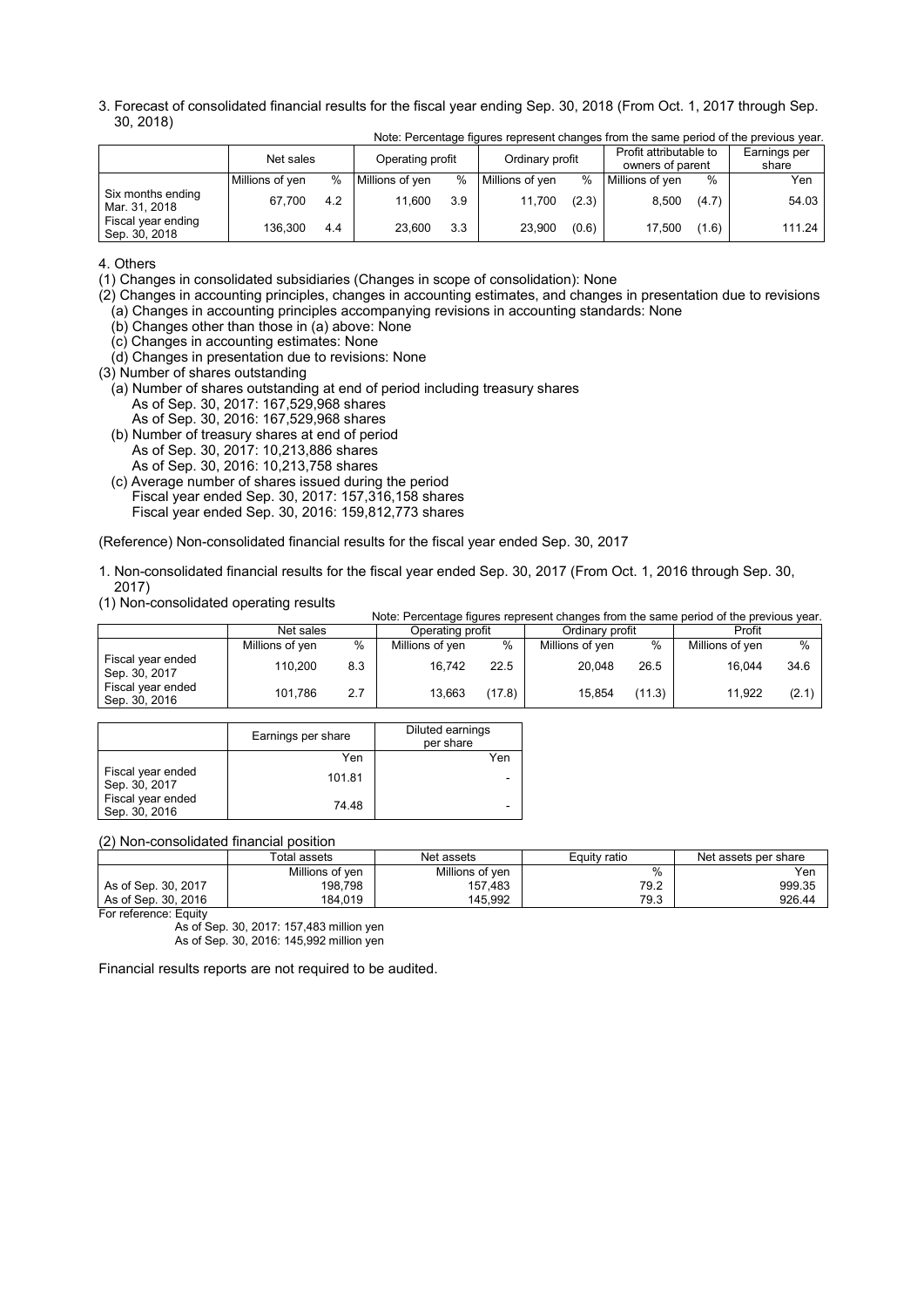### **1. Overview of Operating Results and Others**

### **(1) Overview of Operating Results for the Fiscal Year**

During the fiscal year ended September 30, 2017 (from October 1, 2016 through September 30, 2017), Japan's economy generally maintained its recovery trajectory, despite concerns that included the political instability in Europe and the United States and elevated geopolitical risks in East Asia, as movement toward a recovery in exports was evident, and capital investment also exhibited modest growth as corporate earnings improved.

Given these circumstances, our Group strove to expand net sales and earnings by further improving the proprietary photonics technologies we have cultivated over many years, and continuing to make capital investments aimed at boosting production capacity and enhancing product development capabilities. As a result, we closed the fiscal year 2017 with net sales of JPY 130,495 million, up by JPY 8,643 million (7.1%), thanks to higher domestic sales and overseas sales. From an earnings perspective as well, operating profit was JPY 22,849 million, up by JPY 2,305 million (11.2%) compared with one year ago, ordinary profit was JPY 24,037 million, up by JPY 3,986 million (19.9%) from the previous year, and profit attributable to owners of parent was JPY 17,777 million, up by JPY 3,357 million (23.3%) from the previous year.

Performance by segment is as follows;

### (Electron Tube)

Sales of photomultiplier tubes (PMT) increased in the medical field for inspection and monitoring systems such as blood analyzers, particularly in overseas markets, where these products enjoy a favorable reputation for highly sensitive, low-noise, high-speed operations.

In addition, in the measuring instrument field, sales for oil-well logging devices that offer superior ruggedness to withstand against harsh work conditions such as high temperatures, shocks, and vibrations were higher. Further, sales for academic applications such as high-energy physics experiments also increased. As a result, net sales of photomultiplier tubes (PMT) increased.

In imaging devices and light sources, sales in the industrial field of microfocus X-ray sources for nondestructive testing were brisk, primarily in overseas markets. Sales in the medical field of scintillators for converting X-rays into visible light increased. Further, sales of deuterium lamps for environmental analysis also were brisk. Net sales of imaging devices and light sources grew as a result.

In total, the Electron Tube business comprised of photomultiplier tubes (PMT) and imaging devices and light sources closed fiscal year 2017 with net sales of JPY 48,744 million, up by 6.9%, and operating profit of JPY 16,992 million, up by 10.8% from the previous year.

#### (Opto-semiconductor)

In opto-semiconductor devices, sales of flat panel sensors, which enjoy an excellent reputation for the high performance and superb quality, went up significantly, mainly in Europe and China, in conjunction with expansion of the dental equipment market. In the industrial field, sales of Photo ICs and LED increased mainly in domestic market in the FA (Factory Automation) sector for applications such as controls for industrial-use robots and other equipment, and sales of image sensors for semiconductor fabrication and inspection equipment turned in a strong performance as well. As a result, net sales of opto-semiconductors increased.

Net sales in the Opto-semiconductor business were JPY 60,589 million, up by 9.0%, and operating profit was JPY 18,155 million, up by 12.5% from the previous year.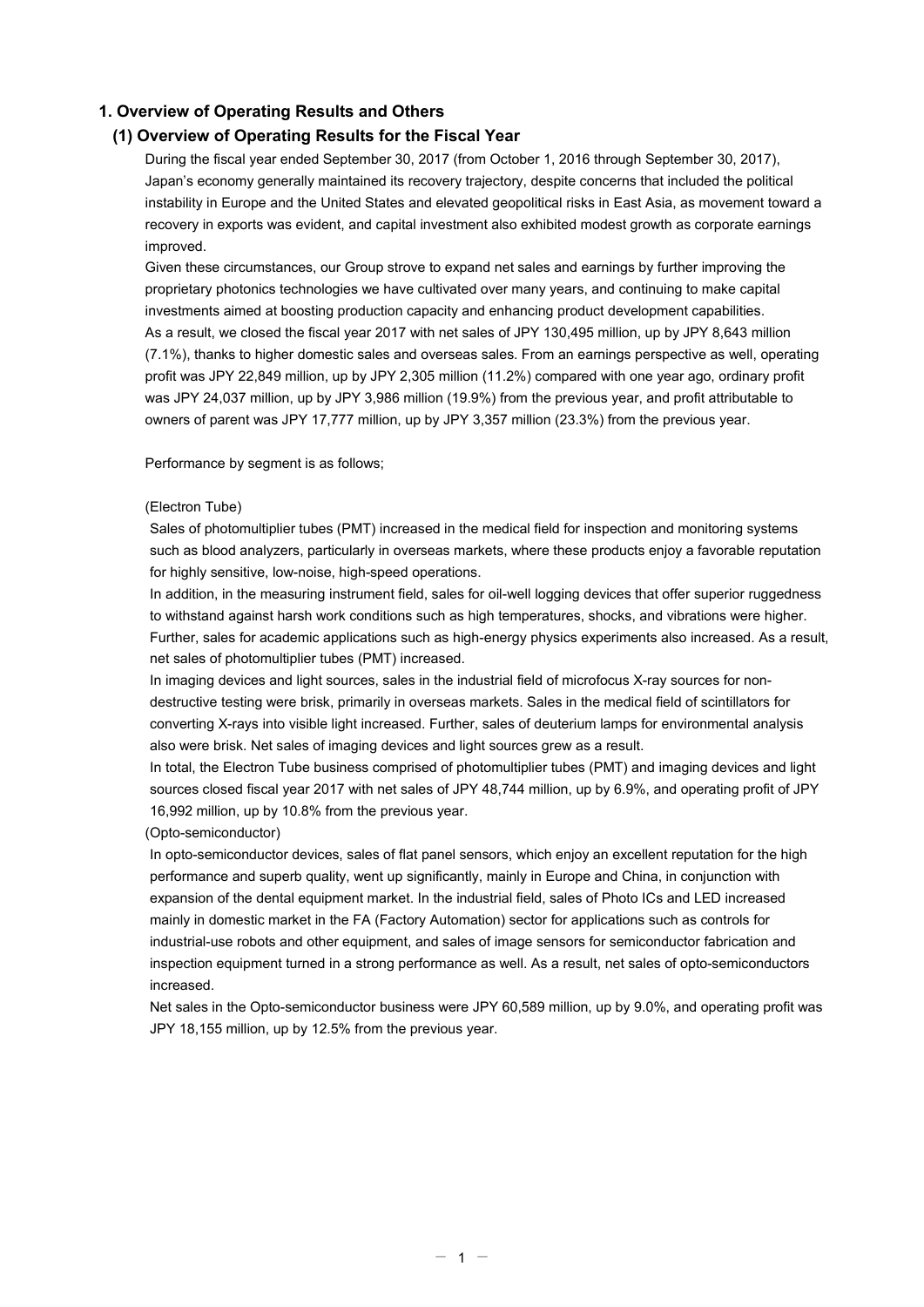(Imaging and Measurement Instruments)

In the image processing and measurement systems business, failure analysis systems for semiconductor devices were steady overseas, but domestic sales contracted, affected by constraints on semiconductor capital investment. However, sales of X-ray line sensor cameras rose strongly primarily for food inspection applications, partly due to the launch of new longer-life-type products. In addition, new products addressing customers' needs for digital slide scanners in pathology also contributed to increased sales, particularly in Europe. As a result, net sales of image processing and measurement systems increased.

As a result, net sales in the Imaging and Measurement Instruments business were JPY 17,214 million, up by 5.3%, and operating profit was JPY 3,544 million, up by 0.2% from the previous year.

(Other)

In our other businesses, net sales were JPY 3,947 million, down by 8.2%, and operating profit was JPY 281 million, down by 50.9% from the previous year.

### **(2) Overview of Financial Position for the Fiscal Year**

Current assets increased by JPY 16,325 million from the end of the previous fiscal year. This mainly reflected an increase in cash and deposits of JPY 9,399 million, and an increase in notes and accounts receivabletrade of JPY 5,692 million, respectively.

Non-current assets increased by JPY 5,705 million from the end of the previous fiscal year. This was mainly from an increase in property, plant and equipment of JPY 3,999 million that resulted from an increase in buildings and structures.

Total assets at the fiscal year-end were JPY 239,331 million, up by JPY 22,030 million from the end of the previous fiscal year.

Current liabilities were up by JPY 8,182 million from the end of the previous fiscal year. Total current liabilities increased because of an increase in current portion of long-term loans payable of JPY 2,975 million and an increase in income taxes payable of JPY 1,498 million, respectively.

Non-current liabilities decreased by JPY 3,993 million from the previous fiscal year-end, mainly due to a decrease in long-term loans payable of JPY 3,160 million.

As a result, total liabilities at the fiscal year-end were JPY 51,773 million, up by JPY 4,189 million from the end of the previous fiscal year.

Net assets were JPY 187,558 million, up by JPY 17,841 million from the previous fiscal year-end. This mainly reflected an increase in retained earnings of JPY 12,419 million as a result of reporting profit attributable to owners of parent and an increase of JPY 4,132 million as a result of the foreign currency translation adjustment.

#### **(3) Overview of Cash Flows for the Fiscal Year**

At the end of this fiscal year, cash and cash equivalents stood at JPY 63,385 million, up by JPY 9,790 million from the end of the previous fiscal year.

Cash flows for the fiscal year ended September 30, 2017 (from Oct. 1, 2016 through Sep. 30, 2017) were as follows.

Net cash provided by operating activities during the year was JPY 26,154 million, up by JPY 1,994 million over the previous year.

This was mainly an increase of profit before income taxes and minority interests of JPY 3,489 million and a decrease in income taxes paid, etc. of JPY 1,296 million.

Net cash used by investing activities was JPY 13,198 million, due mainly to purchases of property, plant and equipment. This compares with net cash provided in investing activities in the previous fiscal year of JPY 4,186 million, which mainly reflected a an increase in cancellation of time deposits for longer than three months, which are not counted as cash, in conjunction with the purchase of treasury shares.

Net cash used in financing activities was JPY 5,707 million, down by JPY 9,706 million from the previous year, due mainly to a decrease in expenditures for purchase of treasury shares of JPY 9,999 million.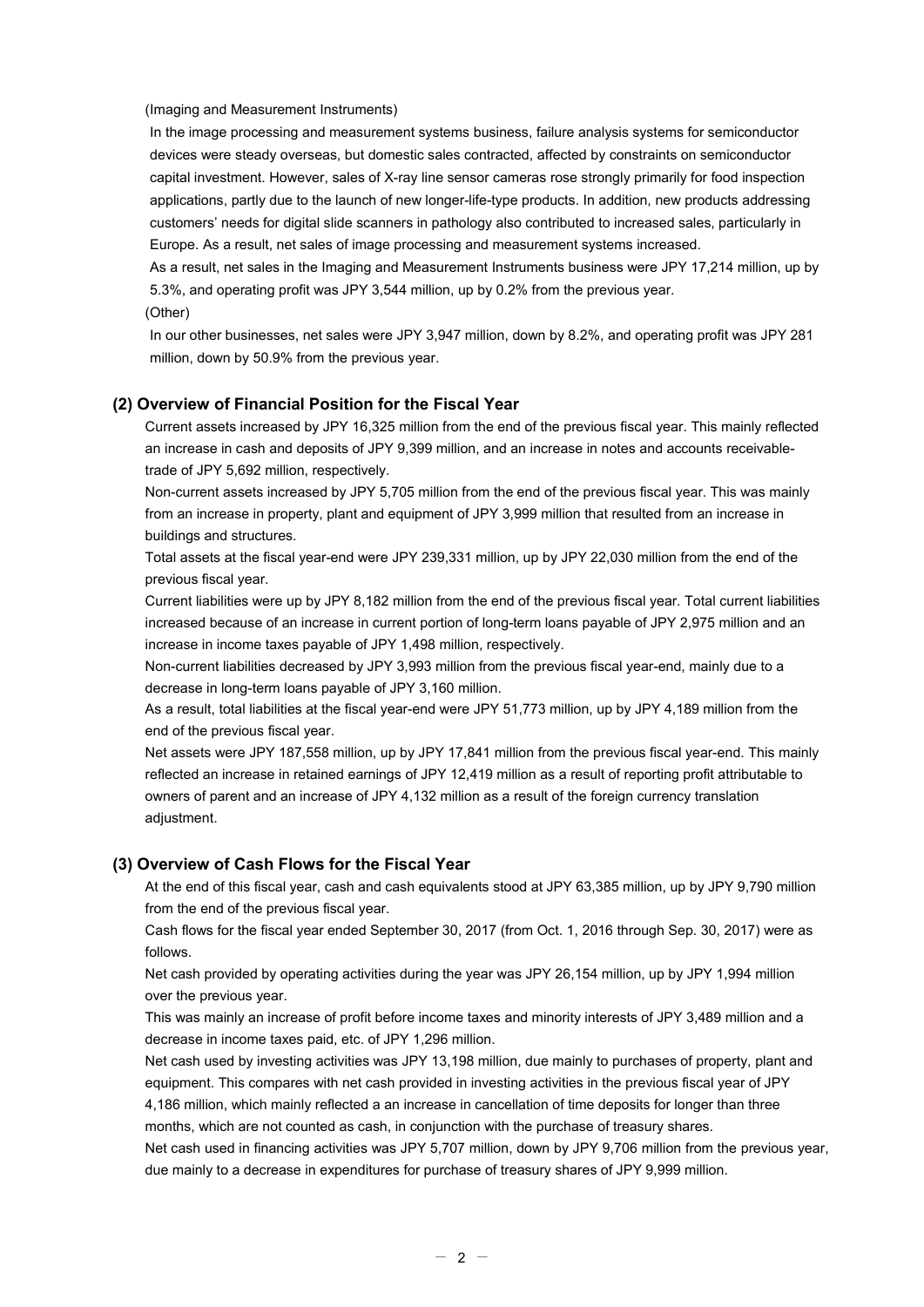#### **(Reference) Trends in Cash-Flow Indicators**

|                                                      | FY 2013 | FY 2014 | FY 2015 | FY 2016 | FY 2017 |
|------------------------------------------------------|---------|---------|---------|---------|---------|
| Equity Ratio (%)                                     | 77.6    | 78.1    | 79.6    | 77.8    | 78.1    |
| Equity Ratio Based on Current<br>Market Price (%)    | 149.8   | 194.4   | 191.9   | 223.3   | 223.5   |
| Interest-bearing Debt to Cash<br>Flows Ratio (Years) | 0.7     | 0.5     | 0.7     | 0.5     | 0.4     |
| Interest Coverage Ratio (Times)                      | 139.9   | 240.0   | 164.1   | 246.7   | 214.8   |

Notes: Calculation methods of the above indicators are as follows:

Equity Ratio: Equity / Total assets

Equity Ratio Based on Current Market Price: Total market value of common stock / Total assets Interest-bearing Debt to Cash Flows Ratio: Interest-bearing debt / Net cash provided by operating activities Interest Coverage Ratio: Net cash provided by operating activities / Interest payments

- All indicators are calculated based on consolidated financial figures.
- Total market value of common stock is calculated by multiplying the closing stock price at the end of each period by the number of shares issued (excluding treasury shares) at the end of the period.
- \* Net cash provided by operating activities refers to activities detailed in the Consolidated Statements of Cash Flows.
- Interest-bearing debt refers to all the debts in the Consolidated Balance Sheets which involve interest payment. Interest payments refer to the figure for the amount of interest paid in the Consolidated Statements of Cash Flows.

## **(4) Future Outlook**

With regard to the business environment surrounding our Group, the economy fluctuated around a gradual recovery trend, with an increase in capital investment against the backdrop of improved corporate earnings. Nevertheless, the economic outlook remains to be lack of optimism by uncertain circumstances, including the future direction of the economies of newly developing countries and the political trends in Europe and the United States.

In this business environment, we expect consolidated net sales for the next year of JPY 136,300 million, up by 4.4%. On the other hand, from an earnings perspective we are planning for operating profit of JPY 23,600 million, up by 3.3%, ordinary profit of JPY 23,900 million, down by 0.6% and profit attributable to owners of parent of JPY 17,500 million, down by 1.6% respectively from the previous year. We assume the yen/US dollar exchange rate will be JPY 110 and the yen/Euro exchange rate will be JPY 125.

FY 2018 (From Oct. 1, 2017 through Sep. 30, 2018)

Forecast for consolidated financial results for the fiscal year ending Sep. 30, 2018

 (Millions of Japanese Yen) Through the second gri the second<br>quarter compared with Forecast for the year previous year Compared with previous year Net sales | 67,700 | 4.2% | 136,300 | 4.4% Operating profit 11,600 3.9% 23,600 3.3% Ordinary profit 11,700 (2.3)% 23,900 (0.6)% Profit attributable to owners of parent  $8,500$  (4.7)% 17,500 (1.6)%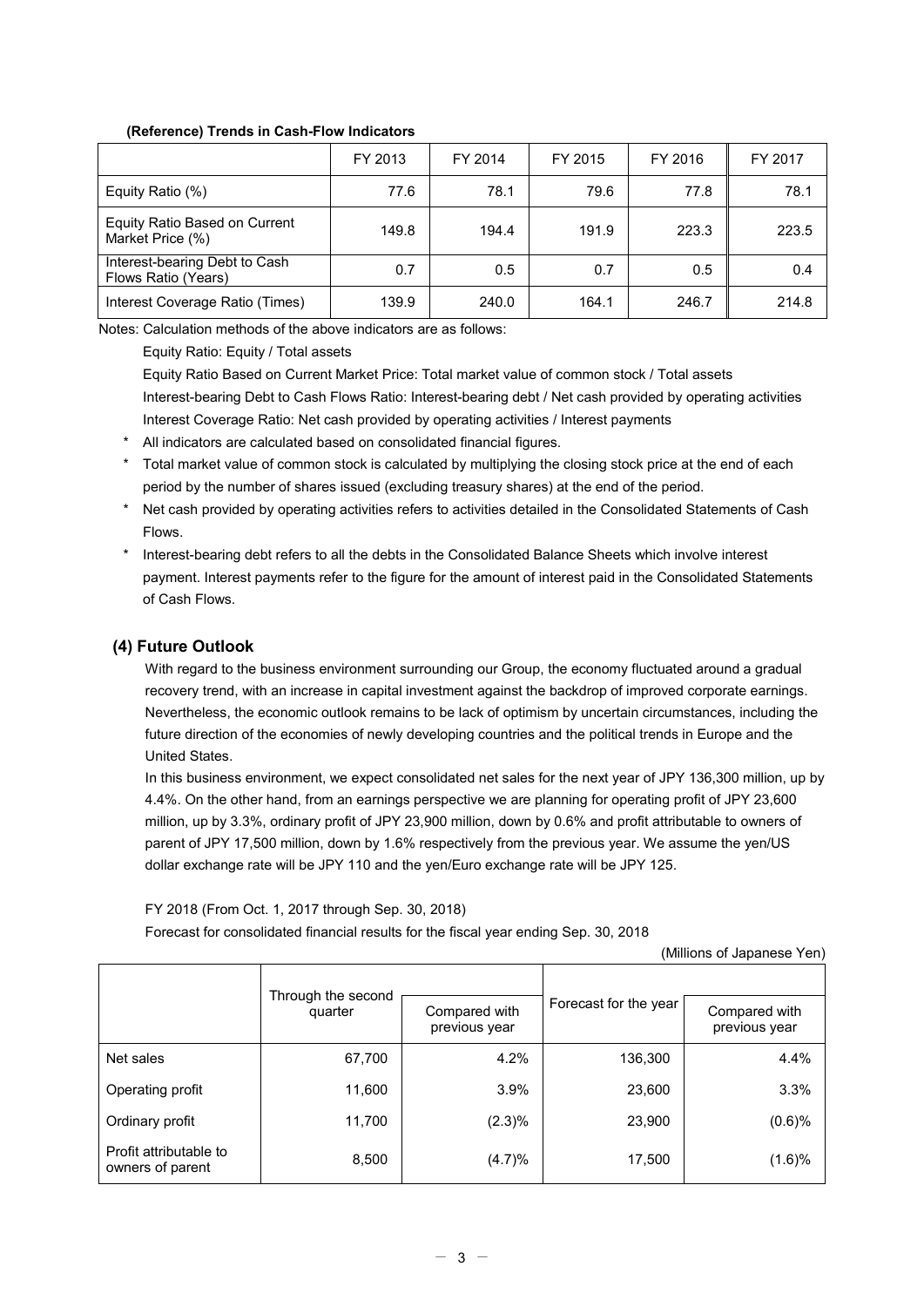### **(5) Basic Policy for Allocation of Profit and Dividend for FY 2017 and FY 2018**

The Company places the highest priority on distribution of results through dividends as a measure for returning profits to shareholders. Its basic dividend strategy outlines steadily increasing dividends through continuous growth in earnings per share by enhancing and strengthening corporate earning capacity based on a long-term perspective, with a policy of a dividend payout ratio of around 30% of profit attributable to owners of parent.

On the other hand, to maintain its competitiveness based on advanced technical capabilities as the leading company in photonics, the Company believes long-term investment will be essential for the research and development necessary to achieve long-term growth of our corporate value and creation of the photon-based industries. To accomplish this, the Company also recognizes the importance of ensuring a certain level of funds on hand to provide for research and development investment and for capital investment. In addition, while the Company also regards funds on hand as a bulwark against earthquakes and other natural disasters and maintains a high level of retained earnings, it recognizes such funds contribute to the further enhancement of corporate value through business investment for the development of highly competitive future products.

Based on the above policy and a comprehensive review of various factors including its financial results, as the year-end dividend for the current fiscal year (FY 2017 ended Sep. 30, 2017), we plan to pay a dividend of JPY 17 per share. As a result, when added to the interim dividend of JPY 17 we have already paid, our annual dividend will come to JPY 34 per share.

For FY 2018, our annual dividend will be JPY 34 per share, consisting of an interim dividend of JPY 17 and a year-end dividend of JPY 17 per share.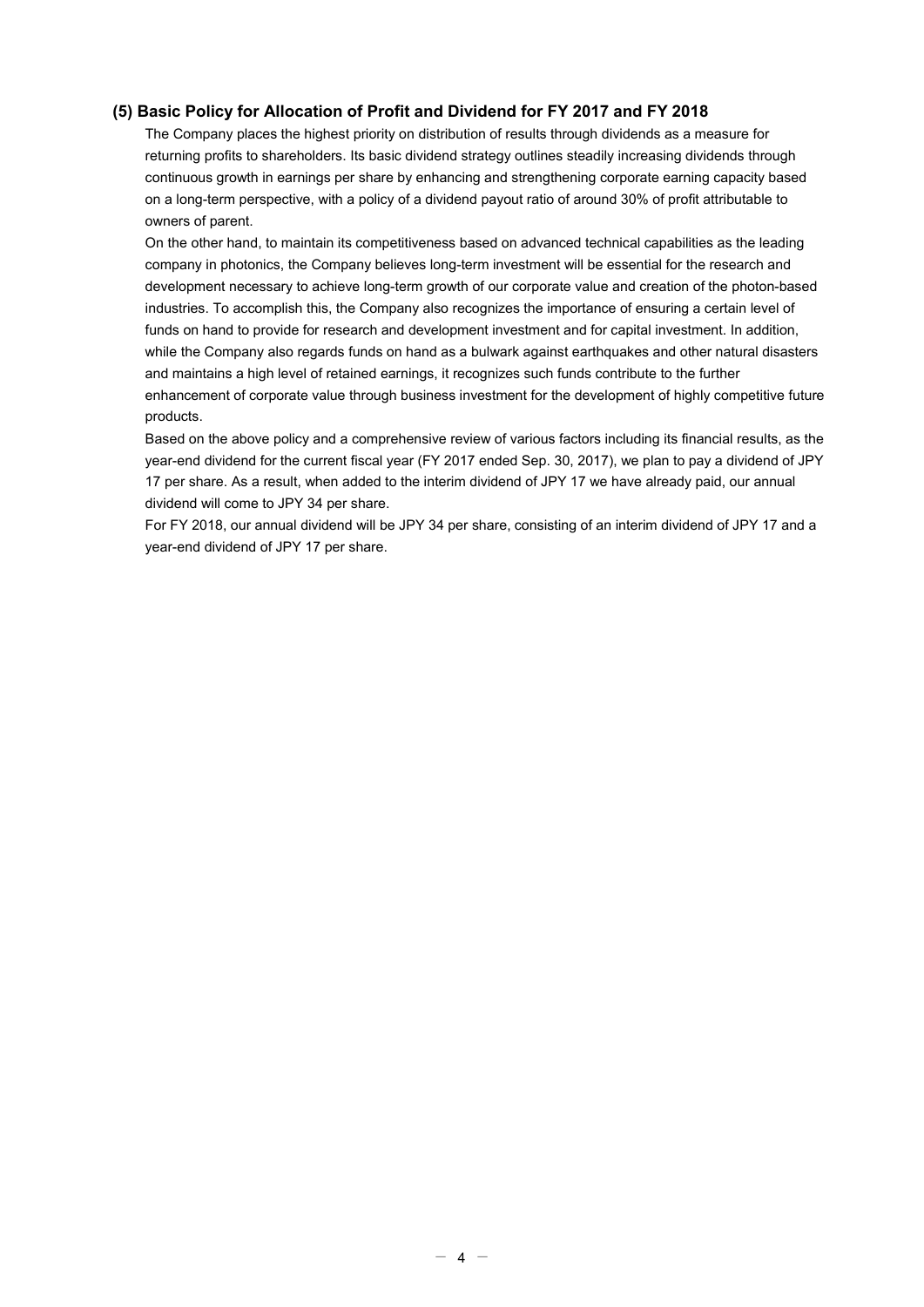Consolidated Balance Sheets

|                                        | As of<br>Sep. 30, 2016 | As of<br>Sep. 30, 2017 |
|----------------------------------------|------------------------|------------------------|
| Assets                                 |                        |                        |
| Current assets                         |                        |                        |
| Cash and deposits                      | 74,503                 | 83,902                 |
| Notes and accounts receivable - trade  | 27,916                 | 33,608                 |
| Securities                             | 1,000                  |                        |
| Merchandise and finished goods         | 7,554                  | 8,742                  |
| Work in process                        | 16,248                 | 16,389                 |
| Raw materials and supplies             | 6,241                  | 6,620                  |
| Deferred tax assets                    | 3,239                  | 3,545                  |
| Other                                  | 3,993                  | 4,184                  |
| Allowance for doubtful accounts        | (188)                  | (159)                  |
| <b>Total current assets</b>            | 140,508                | 156,834                |
| Non-current assets                     |                        |                        |
| Property, plant and equipment          |                        |                        |
| Buildings and structures               | 70,847                 | 74,585                 |
| Accumulated depreciation               | (41, 615)              | (42, 917)              |
| Buildings and structures, net          | 29,231                 | 31,668                 |
| Machinery, equipment and vehicles      | 75,515                 | 78,393                 |
| Accumulated depreciation               | (65, 444)              | (68, 549)              |
| Machinery, equipment and vehicles, net | 10,070                 | 9,843                  |
| Tools, furniture and fixtures          | 30,032                 | 31,005                 |
| Accumulated depreciation               | (26, 269)              | (27, 054)              |
| Tools, furniture and fixtures, net     | 3,762                  | 3,951                  |
| Land                                   | 16,406                 | 16,545                 |
| Leased assets                          | 434                    | 567                    |
| Accumulated depreciation               | (238)                  | (267)                  |
| Leased assets, net                     | 195                    | 299                    |
| Construction in progress               | 4,625                  | 5,983                  |
| Total property, plant and equipment    | 64,292                 | 68,291                 |
| Intangible assets                      | 1,463                  | 1,697                  |
| Investments and other assets           |                        |                        |
| Investment securities                  | 2,446                  | 3,684                  |
| Real estate for investment             | 1,667                  | 1,972                  |
| Accumulated depreciation               | (1, 374)               | (1, 405)               |
| Real estate for investment, net        | 292                    | 566                    |
| Deferred tax assets                    | 6,638                  | 6,412                  |
| Other                                  | 1,678                  | 1,862                  |
| Allowance for doubtful accounts        | (19)                   | (19)                   |
| Total investments and other assets     | 11,036                 | 12,507                 |
| Total non-current assets               | 76,792                 | 82,497                 |
| <b>Total assets</b>                    | 217,300                | 239,331                |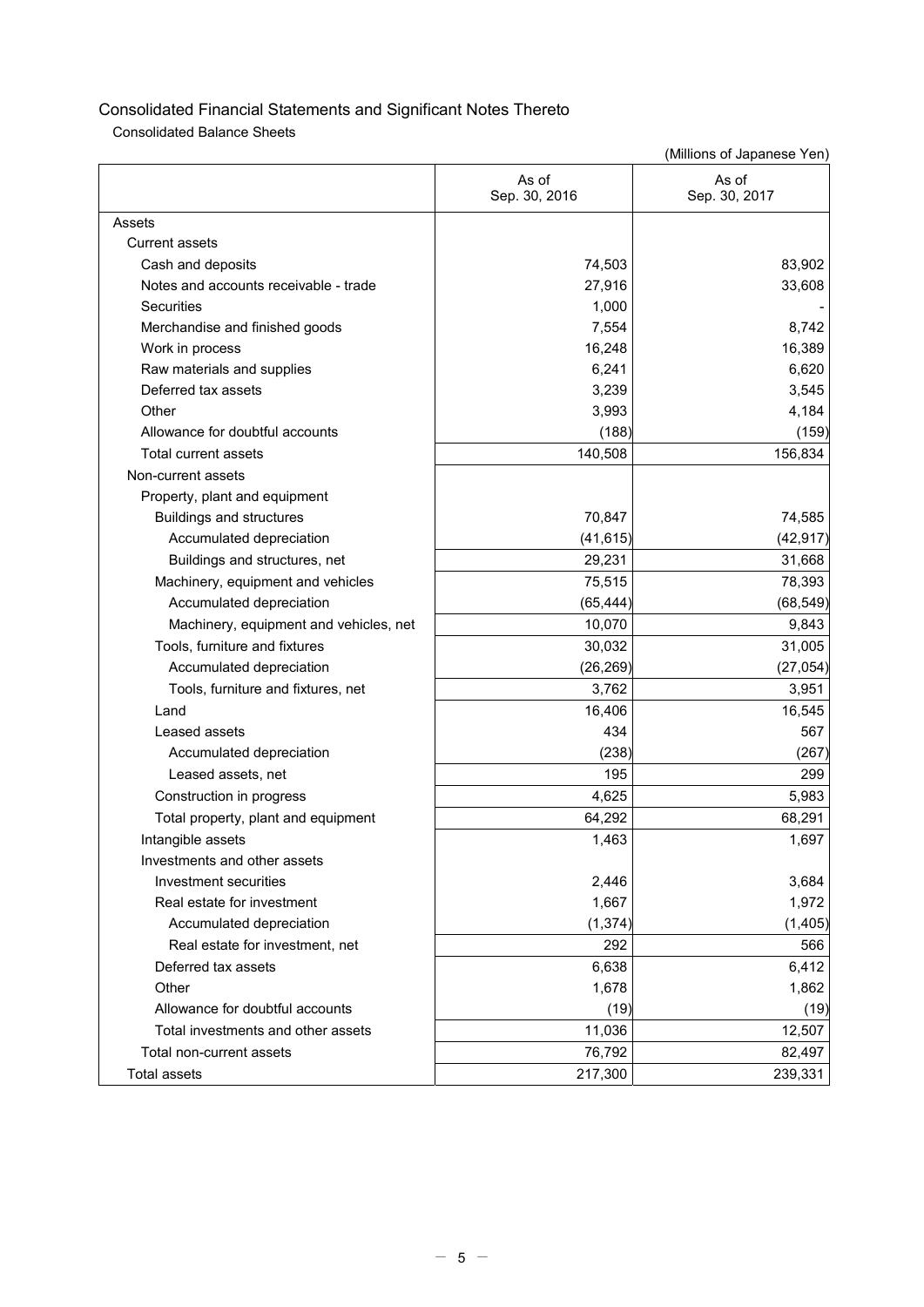Consolidated Balance Sheets

|                                                 | As of<br>Sep. 30, 2016 | As of<br>Sep. 30, 2017 |
|-------------------------------------------------|------------------------|------------------------|
| Liabilities                                     |                        |                        |
| <b>Current liabilities</b>                      |                        |                        |
| Notes and accounts payable - trade              | 4,580                  | 5,232                  |
| Electronically recorded obligations - operating | 8,880                  | 8,866                  |
| Short-term loans payable                        | 2,183                  | 2,230                  |
| Current portion of long-term loans payable      | 218                    | 3,194                  |
| Income taxes payable                            | 2,019                  | 3,517                  |
| Provision for bonuses                           | 3,613                  | 4,570                  |
| Other                                           | 10,380                 | 12,446                 |
| <b>Total current liabilities</b>                | 31,876                 | 40,059                 |
| Non-current liabilities                         |                        |                        |
| Long-term loans payable                         | 6,844                  | 3,683                  |
| Deferred tax liabilities                        | 182                    | 272                    |
| Net defined benefit liability                   | 7,118                  | 7,025                  |
| Other                                           | 1,561                  | 731                    |
| <b>Total non-current liabilities</b>            | 15,707                 | 11,713                 |
| <b>Total liabilities</b>                        | 47,583                 | 51,773                 |
| Net assets                                      |                        |                        |
| Shareholders' equity                            |                        |                        |
| Capital stock                                   | 34,928                 | 34,928                 |
| Capital surplus                                 | 34,672                 | 34,672                 |
| Retained earnings                               | 119,259                | 131,678                |
| Treasury shares                                 | (16, 059)              | (16,060)               |
| Total shareholders' equity                      | 172,800                | 185,219                |
| Accumulated other comprehensive income          |                        |                        |
| Valuation difference on available-for-sale      |                        |                        |
| securities                                      | 455                    | 1,259                  |
| Foreign currency translation adjustment         | (2,921)                | 1,210                  |
| Remeasurements of defined benefit plans         | (1, 170)               | (750)                  |
| Total accumulated other comprehensive           |                        |                        |
| income                                          | (3,637)                | 1,719                  |
| Non-controlling interests                       | 553                    | 618                    |
| Total net assets                                | 169,716                | 187,558                |
| Total liabilities and net assets                | 217,300                | 239,331                |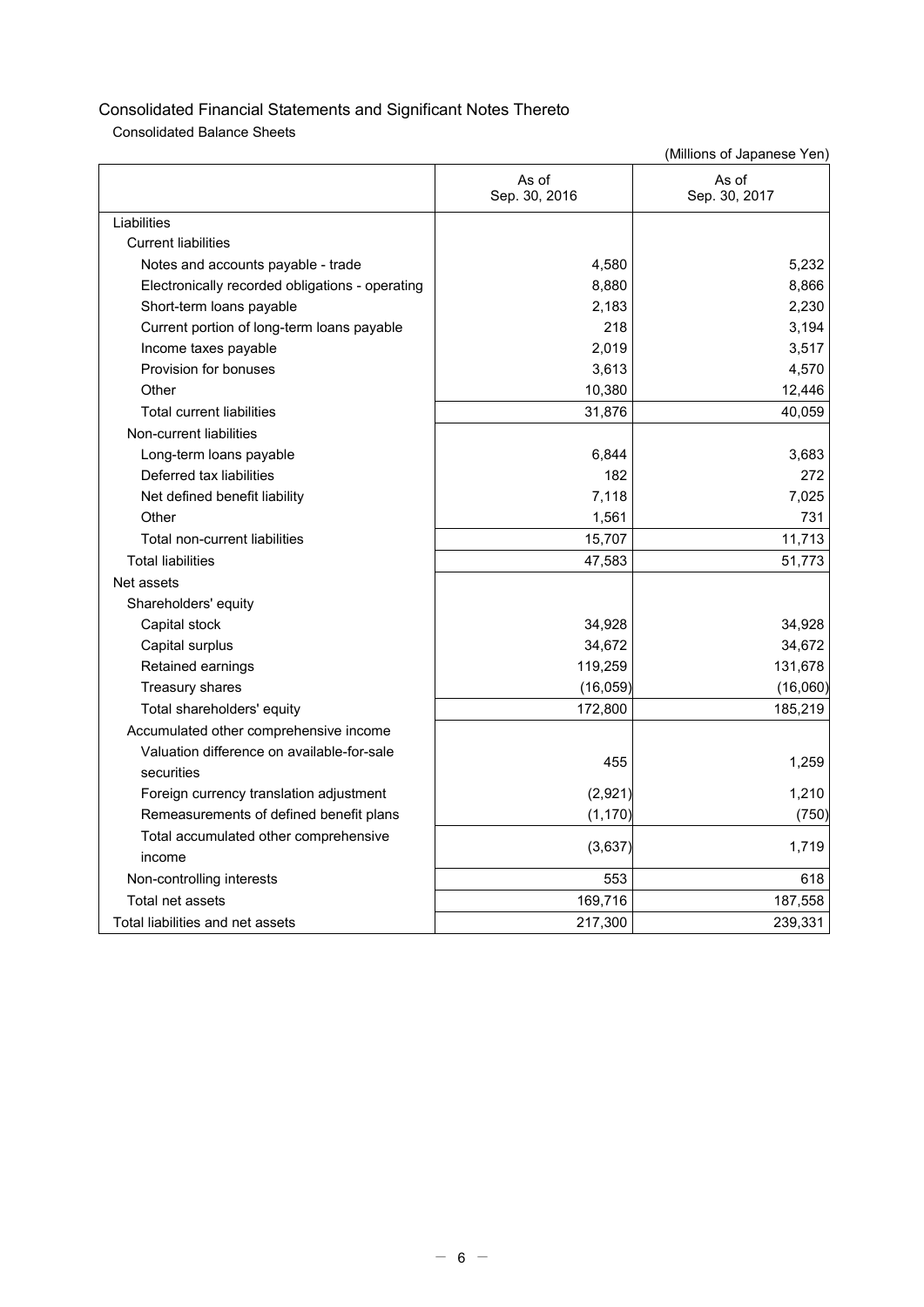Consolidated Statements of Income

|                                                 | Fiscal year ended<br>Sep. 30, 2016 | Fiscal year ended<br>Sep. 30, 2017 |
|-------------------------------------------------|------------------------------------|------------------------------------|
| Net sales                                       | 121,852                            | 130,495                            |
| Cost of sales                                   | 60,807                             | 65,670                             |
| Gross profit                                    | 61,044                             | 64,825                             |
| Selling, general and administrative expenses    |                                    |                                    |
| Freightage and packing expenses                 | 1,036                              | 1,111                              |
| Advertising expenses                            | 903                                | 925                                |
| Salaries                                        | 10,253                             | 10,558                             |
| Provision for bonuses                           | 1,077                              | 1,436                              |
| Retirement benefit expenses                     | 812                                | 857                                |
| Depreciation                                    | 1,603                              | 1,547                              |
| Commission fee                                  | 3,588                              | 3,721                              |
| Research and development expenses               | 11,873                             | 11,776                             |
| Provision of allowance for doubtful accounts    | 68                                 | (30)                               |
| Other                                           | 9,282                              | 10,070                             |
| Total selling, general and administrative       | 40,500                             |                                    |
| expenses                                        |                                    | 41,975                             |
| Operating profit                                | 20,544                             | 22,849                             |
| Non-operating income                            |                                    |                                    |
| Interest income                                 | 237                                | 207                                |
| Dividend income                                 | 40                                 | 45                                 |
| Rent income on non-current assets               | 77                                 | 70                                 |
| Rent of real estate for investment              | 79                                 | 76                                 |
| Foreign exchange gains                          |                                    | 495                                |
| Share of profit of entities accounted for using | 57                                 | 102                                |
| equity method                                   |                                    |                                    |
| Other                                           | 328                                | 409                                |
| Total non-operating income                      | 821                                | 1,407                              |
| Non-operating expenses                          |                                    |                                    |
| Interest expenses                               | 97                                 | 121                                |
| Rent expenses on real estates                   | 65                                 | 81                                 |
| Foreign exchange losses                         | 1,115                              |                                    |
| Other                                           | 36                                 | 15                                 |
| Total non-operating expenses                    | 1,314                              | 219                                |
| Ordinary profit                                 | 20,050                             | 24,037                             |
| Extraordinary income                            |                                    |                                    |
| Gain on sales of non-current assets             | 31                                 | 20                                 |
| Subsidy income                                  | 781                                | 214                                |
| Gain on sales of investment securities          |                                    | 0                                  |
| Total extraordinary income                      | 813                                | 234                                |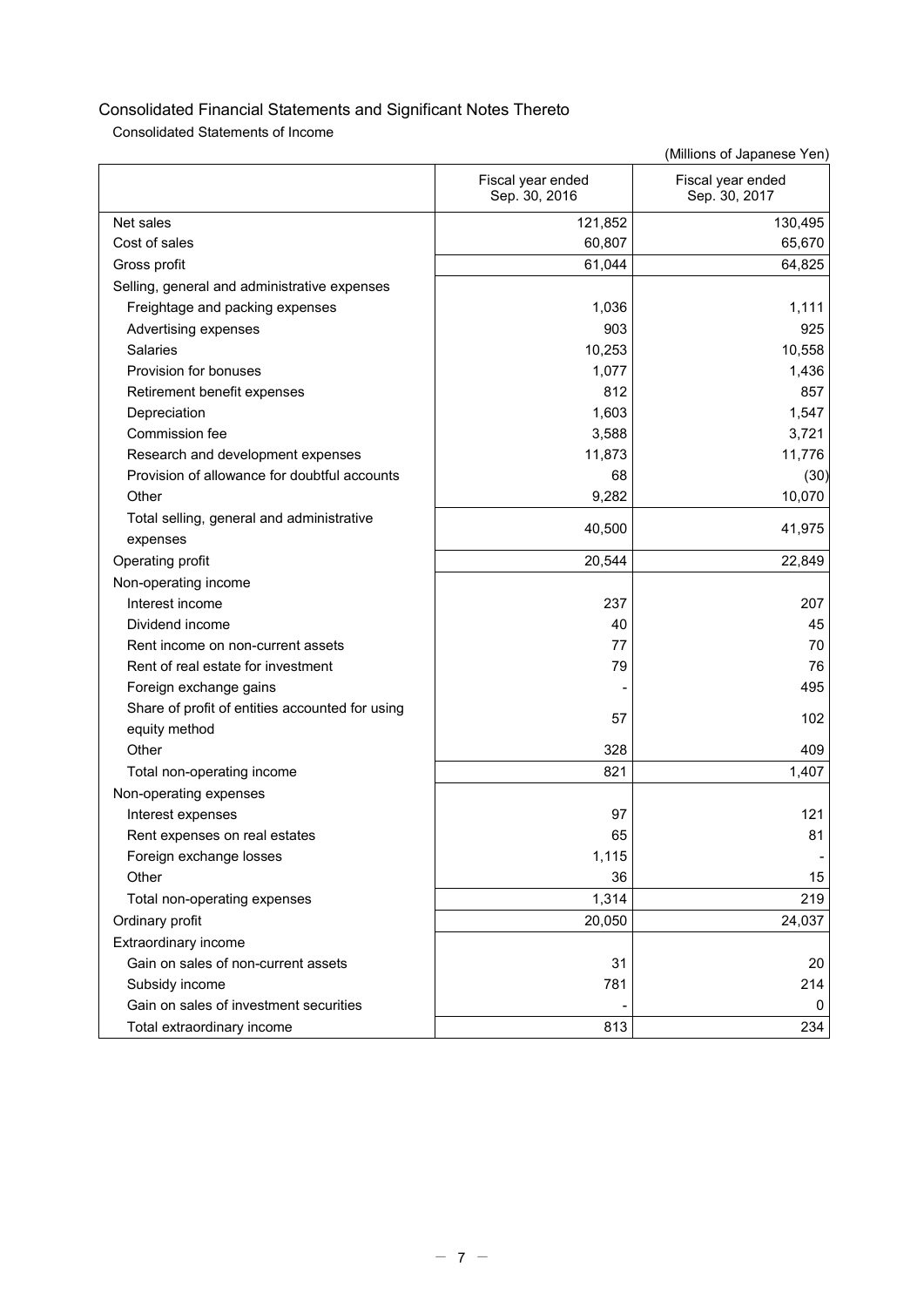Consolidated Statements of Income

|                                                  | Fiscal year ended<br>Sep. 30, 2016 | Fiscal year ended<br>Sep. 30, 2017 |
|--------------------------------------------------|------------------------------------|------------------------------------|
| <b>Extraordinary losses</b>                      |                                    |                                    |
| Loss on sales of non-current assets              | 4                                  | 6                                  |
| Loss on retirement of non-current assets         | 71                                 | 484                                |
| Loss on reduction of non-current assets          | 707                                | 206                                |
| Loss on valuation of investment securities       |                                    | 5                                  |
| Total extraordinary losses                       | 783                                | 701                                |
| Profit before income taxes                       | 20,080                             | 23,570                             |
| Income taxes - current                           | 5,294                              | 6,137                              |
| Income taxes - deferred                          | 318                                | (409)                              |
| Total income taxes                               | 5,612                              | 5,727                              |
| Profit                                           | 14,467                             | 17,842                             |
| Profit attributable to non-controlling interests | 47                                 | 65                                 |
| Profit attributable to owners of parent          | 14,419                             | 17,777                             |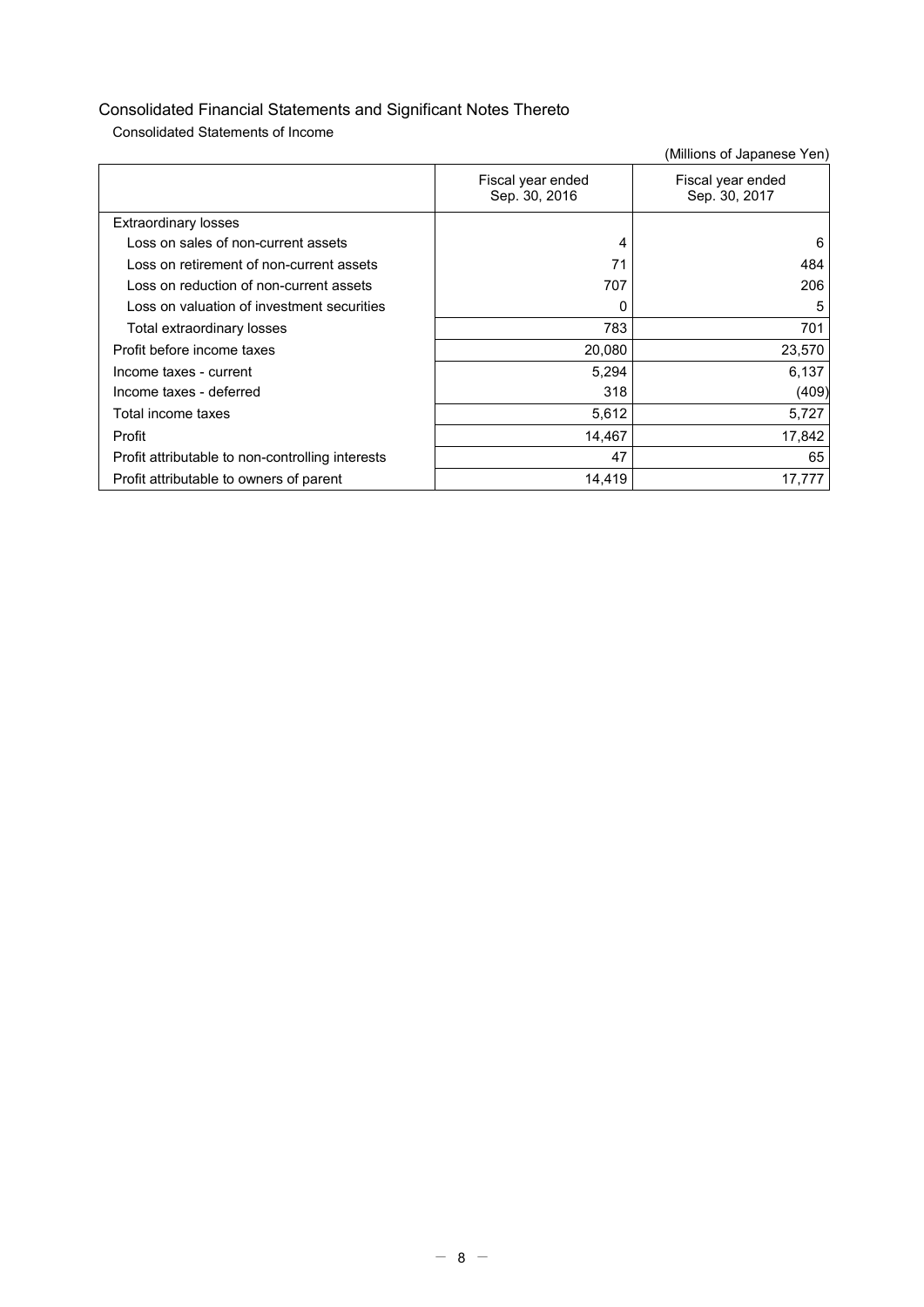Consolidated Statements of Comprehensive Income

|                                                                                      | Fiscal year ended<br>Sep. 30, 2016 | Fiscal year ended<br>Sep. 30, 2017 |
|--------------------------------------------------------------------------------------|------------------------------------|------------------------------------|
| Profit                                                                               | 14,467                             | 17,842                             |
| Other comprehensive income                                                           |                                    |                                    |
| Valuation difference on available-for-sale<br>securities                             | (64)                               | 804                                |
| Foreign currency translation adjustment                                              | (7, 352)                           | 4,136                              |
| Remeasurements of defined benefit plans, net<br>of tax                               | (2, 245)                           | 420                                |
| Share of other comprehensive income of entities<br>accounted for using equity method | (39)                               | 20                                 |
| Total other comprehensive income                                                     | (9,702)                            | 5,381                              |
| Comprehensive income                                                                 | 4,765                              | 23,224                             |
| Comprehensive income attributable to                                                 |                                    |                                    |
| Comprehensive income attributable to owners of<br>parent                             | 4,820                              | 23,134                             |
| Comprehensive income attributable to non-<br>controlling interests                   | (55)                               | 90                                 |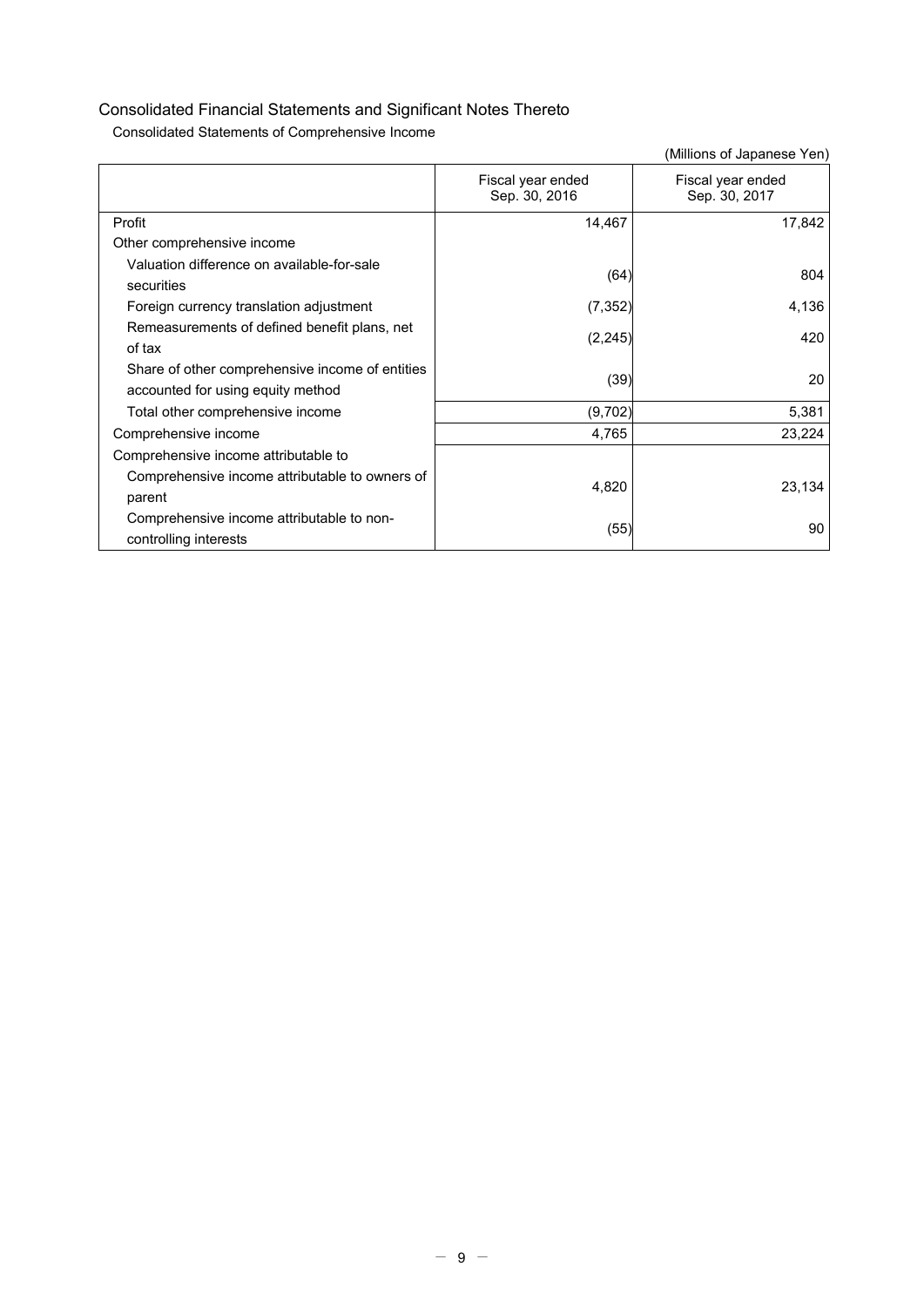## Consolidated Statements of Changes in Equity

Fiscal year ended Sep. 30, 2016

|                                            | Shareholders' equity |                 |                   |                 |                                  |  |  |
|--------------------------------------------|----------------------|-----------------|-------------------|-----------------|----------------------------------|--|--|
|                                            |                      |                 |                   |                 |                                  |  |  |
|                                            | Capital stock        | Capital surplus | Retained earnings | Treasury shares | Total<br>shareholders'<br>equity |  |  |
| Balance at beginning of<br>current period  | 34,928               | 34,672          | 110,637           | (6,059)         | 174,179                          |  |  |
| Changes of items during<br>period          |                      |                 |                   |                 |                                  |  |  |
| Dividends of surplus                       |                      |                 | (5,797)           |                 | (5, 797)                         |  |  |
| Profit attributable to<br>owners of parent |                      |                 | 14,419            |                 | 14,419                           |  |  |
| Purchase of treasury<br>shares             |                      |                 |                   | (10,000)        | (10,000)                         |  |  |
| Net changes of items                       |                      |                 |                   |                 |                                  |  |  |
| other than                                 |                      |                 |                   |                 |                                  |  |  |
| shareholders' equity                       |                      |                 |                   |                 |                                  |  |  |
| Total changes of items<br>during period    |                      |                 | 8,621             | (10,000)        | (1, 378)                         |  |  |
| Balance at end of current<br>period        | 34,928               | 34,672          | 119,259           | (16, 059)       | 172,800                          |  |  |

|                                                            |                                                                 | Accumulated other comprehensive income           |                                               |                                                          |                                    |                     |
|------------------------------------------------------------|-----------------------------------------------------------------|--------------------------------------------------|-----------------------------------------------|----------------------------------------------------------|------------------------------------|---------------------|
|                                                            | Valuation<br>difference on<br>available-for-<br>sale securities | Foreign<br>currency<br>translation<br>adjustment | Remeasurements<br>of defined benefit<br>plans | Total<br>accumulated<br>other<br>comprehensive<br>income | $Non-$<br>controlling<br>interests | Total net<br>assets |
| Balance at beginning of<br>current period                  | 520                                                             | 4,367                                            | 1,074                                         | 5,962                                                    | 629                                | 180,770             |
| Changes of items during<br>period                          |                                                                 |                                                  |                                               |                                                          |                                    |                     |
| Dividends of surplus                                       |                                                                 |                                                  |                                               |                                                          |                                    | (5, 797)            |
| Profit attributable to<br>owners of parent                 |                                                                 |                                                  |                                               |                                                          |                                    | 14,419              |
| Purchase of treasury<br>shares                             |                                                                 |                                                  |                                               |                                                          |                                    | (10,000)            |
| Net changes of items<br>other than<br>shareholders' equity | (64)                                                            | (7, 289)                                         | (2, 245)                                      | (9,599)                                                  | (76)                               | (9,675)             |
| Total changes of items<br>during period                    | (64)                                                            | (7, 289)                                         | (2, 245)                                      | (9,599)                                                  | (76)                               | (11, 054)           |
| Balance at end of current<br>period                        | 455                                                             | (2,921)                                          | (1, 170)                                      | (3,637)                                                  | 553                                | 169,716             |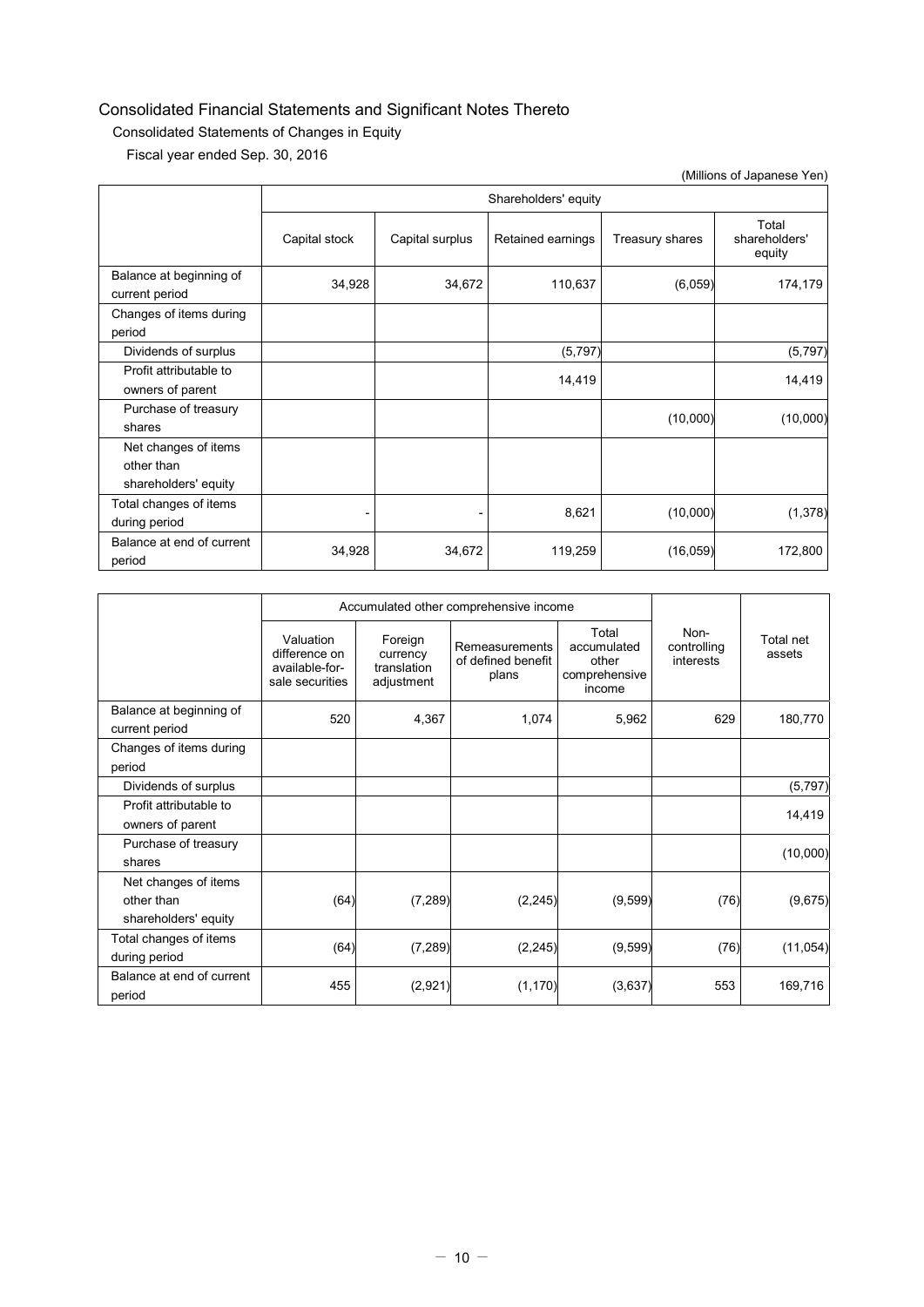## Consolidated Statements of Changes in Equity

Fiscal year ended Sep. 30, 2017

|                                                            |               | Shareholders' equity |                   |                 |                                  |  |  |
|------------------------------------------------------------|---------------|----------------------|-------------------|-----------------|----------------------------------|--|--|
|                                                            | Capital stock | Capital surplus      | Retained earnings | Treasury shares | Total<br>shareholders'<br>equity |  |  |
| Balance at beginning of<br>current period                  | 34,928        | 34,672               | 119,259           | (16, 059)       | 172,800                          |  |  |
| Changes of items during<br>period                          |               |                      |                   |                 |                                  |  |  |
| Dividends of surplus                                       |               |                      | (5, 357)          |                 | (5, 357)                         |  |  |
| Profit attributable to<br>owners of parent                 |               |                      | 17,777            |                 | 17,777                           |  |  |
| Purchase of treasury<br>shares                             |               |                      |                   | (0)             | (0)                              |  |  |
| Net changes of items<br>other than<br>shareholders' equity |               |                      |                   |                 |                                  |  |  |
| Total changes of items<br>during period                    |               |                      | 12,419            | (0)             | 12,419                           |  |  |
| Balance at end of current<br>period                        | 34,928        | 34,672               | 131,678           | (16,060)        | 185,219                          |  |  |

|                                                            |                                                                 | Accumulated other comprehensive income           |                                               |                                                          |                                    |                     |
|------------------------------------------------------------|-----------------------------------------------------------------|--------------------------------------------------|-----------------------------------------------|----------------------------------------------------------|------------------------------------|---------------------|
|                                                            | Valuation<br>difference on<br>available-for-<br>sale securities | Foreign<br>currency<br>translation<br>adjustment | Remeasurements<br>of defined benefit<br>plans | Total<br>accumulated<br>other<br>comprehensive<br>income | $Non-$<br>controlling<br>interests | Total net<br>assets |
| Balance at beginning of<br>current period                  | 455                                                             | (2,921)                                          | (1, 170)                                      | (3,637)                                                  | 553                                | 169,716             |
| Changes of items during<br>period                          |                                                                 |                                                  |                                               |                                                          |                                    |                     |
| Dividends of surplus                                       |                                                                 |                                                  |                                               |                                                          |                                    | (5, 357)            |
| Profit attributable to<br>owners of parent                 |                                                                 |                                                  |                                               |                                                          |                                    | 17,777              |
| Purchase of treasury<br>shares                             |                                                                 |                                                  |                                               |                                                          |                                    | (0)                 |
| Net changes of items<br>other than<br>shareholders' equity | 804                                                             | 4,132                                            | 420                                           | 5,357                                                    | 65                                 | 5,422               |
| Total changes of items<br>during period                    | 804                                                             | 4,132                                            | 420                                           | 5,357                                                    | 65                                 | 17,841              |
| Balance at end of current<br>period                        | 1,259                                                           | 1,210                                            | (750)                                         | 1,719                                                    | 618                                | 187,558             |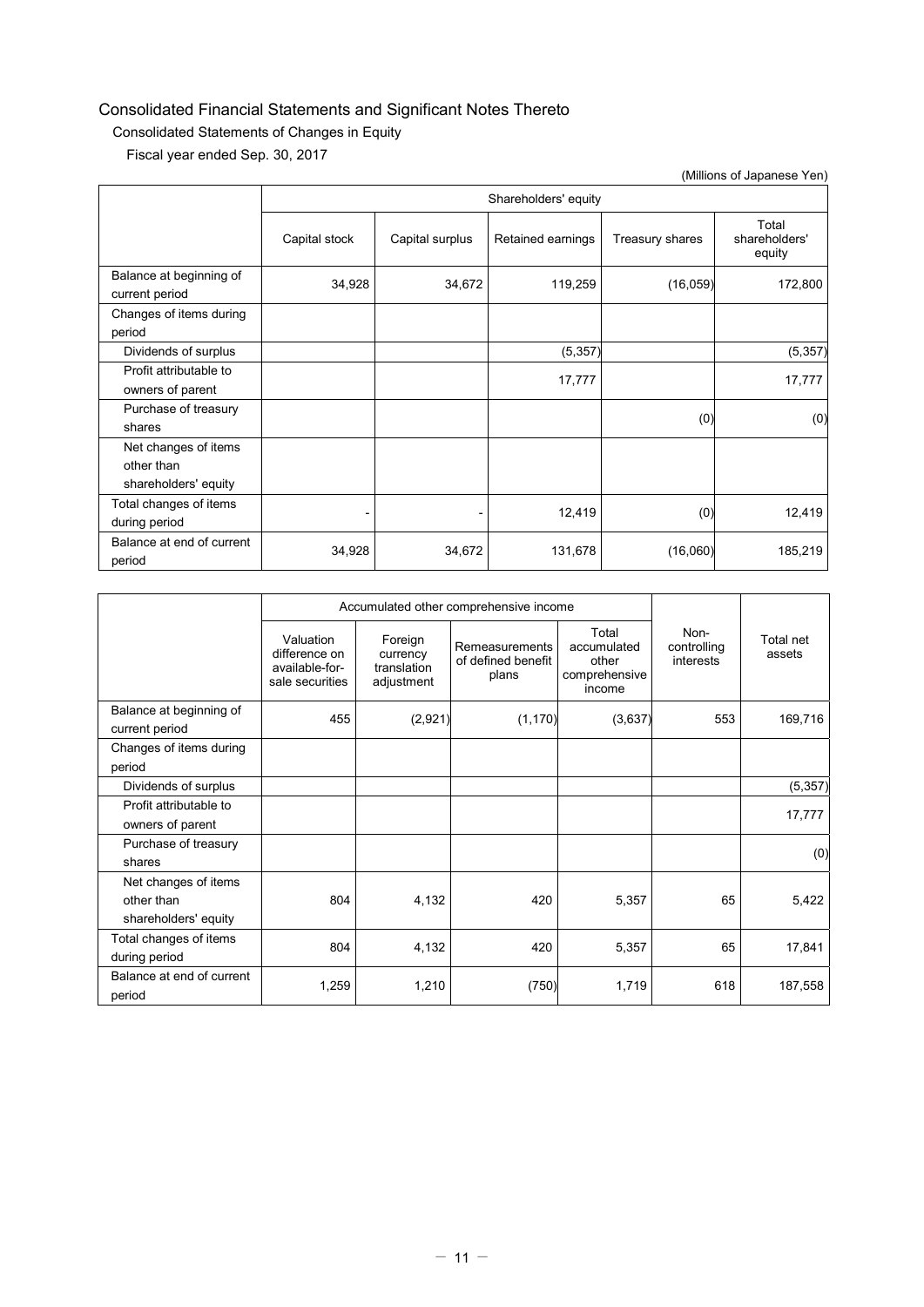Consolidated Statements of Cash Flows

|                                                        | Fiscal year ended<br>Sep. 30, 2016 | Fiscal year ended<br>Sep. 30, 2017 |
|--------------------------------------------------------|------------------------------------|------------------------------------|
| Cash flows from operating activities                   |                                    |                                    |
| Profit before income taxes                             | 20,080                             | 23,570                             |
| Depreciation                                           | 10,547                             | 10,043                             |
| Increase (decrease) in allowance for doubtful          | 65                                 | (45)                               |
| accounts                                               |                                    |                                    |
| Increase (decrease) in provision for bonuses           | 189                                | 911                                |
| Increase (decrease) in net defined benefit             | 2                                  | 468                                |
| liability                                              |                                    |                                    |
| Interest and dividend income                           | (278)                              | (253)                              |
| Interest expenses                                      | 97                                 | 121                                |
| Foreign exchange losses (gains)                        | 59                                 | (26)                               |
| Share of (profit) loss of entities accounted for       | (57)                               | (102)                              |
| using equity method                                    |                                    |                                    |
| Loss on retirement of property, plant and<br>equipment | 71                                 | 484                                |
| Loss (gain) on sales of property, plant and            |                                    |                                    |
| equipment                                              | (27)                               | (13)                               |
| Decrease (increase) in notes and accounts              |                                    |                                    |
| receivable - trade                                     | (1,669)                            | (4, 106)                           |
| Decrease (increase) in inventories                     | (2, 369)                           | (563)                              |
| Increase (decrease) in notes and accounts              |                                    |                                    |
| payable - trade                                        | 2,408                              | (994)                              |
| Other, net                                             | 812                                | 1,193                              |
| Subtotal                                               | 29,934                             | 30,688                             |
| Interest and dividend income received                  | 280                                | 247                                |
| Interest expenses paid                                 | (97)                               | (121)                              |
| Income taxes (paid) refund                             | (5,956)                            | (4,660)                            |
| Net cash provided by (used in) operating               |                                    |                                    |
| activities                                             | 24,160                             | 26,154                             |
| Cash flows from investing activities                   |                                    |                                    |
| Net decrease (increase) in time deposits               | 14,936                             | 590                                |
| Purchase of securities                                 | (1,000)                            |                                    |
| Proceeds from sales of securities                      |                                    | 1,000                              |
| Purchase of property, plant and equipment              | (9, 144)                           | (13, 773)                          |
| Proceeds from sales of property, plant and             | 47                                 | 31                                 |
| equipment                                              |                                    |                                    |
| Purchase of intangible assets                          | (424)                              | (741)                              |
| Other. net                                             | (228)                              | (305)                              |
| Net cash provided by (used in) investing               | 4,186                              | (13, 198)                          |
| activities                                             |                                    |                                    |
| Cash flows from financing activities                   |                                    |                                    |
| Net increase (decrease) in short-term loans            | 419                                | (29)                               |
| payable<br>Proceeds from long-term loans payable       | 3,261                              | 38                                 |
| Repayments of long-term loans payable                  | (3, 178)                           | (224)                              |
| Purchase of treasury shares                            | (10,000)                           | (0)                                |
| Cash dividends paid                                    | (5,798)                            | (5, 359)                           |
| Other, net                                             | (117)                              | (132)                              |
| Net cash provided by (used in) financing               |                                    |                                    |
| activities                                             | (15, 413)                          | (5,707)                            |
| Effect of exchange rate change on cash and cash        |                                    |                                    |
| equivalents                                            | (4,894)                            | 2,541                              |
| Net increase (decrease) in cash and cash               |                                    |                                    |
| equivalents                                            | 8,039                              | 9,790                              |
| Cash and cash equivalents at beginning of period       | 45,556                             | 53,595                             |
| Cash and cash equivalents at end of period             | 53,595                             | 63,385                             |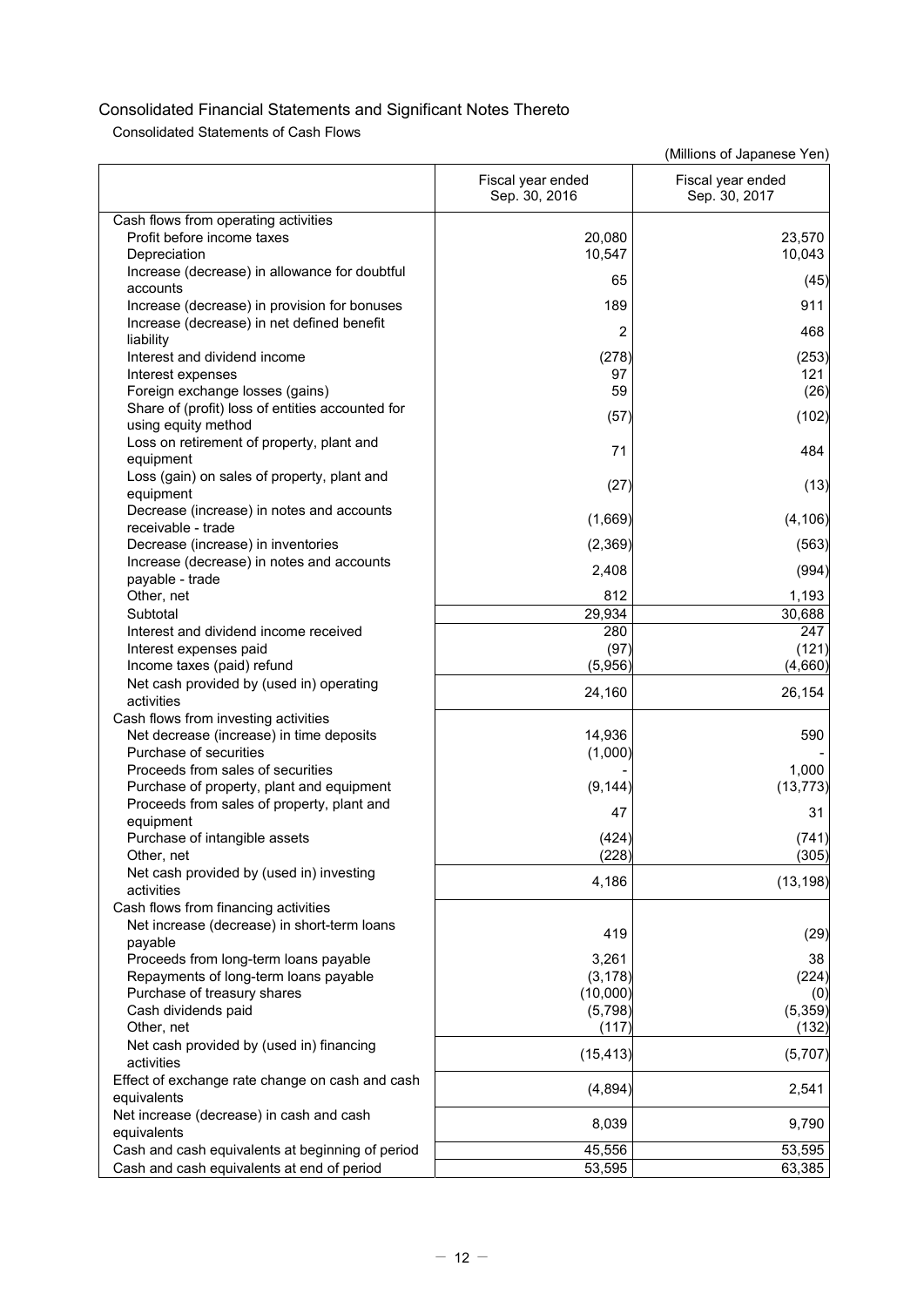## **Segment Information**

### 1. Summary of Reportable Segments

The Company's reportable segments are components of the Company for which separate financial information is available. These segments are subject to periodic examinations to enable the Company's board of directors to decide how to allocate resources and assess performance.

The Company's business divisions are based on product and service categories. Each of the divisions conducts business based on comprehensive strategies formulated for the products and services it handles.

Therefore the Company's business segments based on the products and services handled by each of the divisions comprise its three principal reportable segments, which are Electron Tube, Opto-semiconductor, and Imaging and Measurement Instruments.

The Electron Tube business segment manufactures and sells photomultiplier tubes (PMTs), light sources and imaging devices. The Opto-semiconductor business segment manufactures and sells opto-semiconductor devices. The Imaging and Measurement Instruments business segment manufactures and sells image processing and measurement systems.

2. Method for Calculating the Sales, Profit (Loss), Assets, Liabilities, and Other Items for Reportable **Segments** 

Figures for income in reportable segments are on an operating profit basis. Intersegment sales and transfers are based on prevailing market prices.

(Millions of Japanese Yen)

3. Information on the Amounts of Sales, Profit (Loss), Assets, Liabilities, and Other Items for Reportable Segments

| (Millions of advanced Terr)                                           |                                   |        |                                           |         |                   |         |                         |                   |
|-----------------------------------------------------------------------|-----------------------------------|--------|-------------------------------------------|---------|-------------------|---------|-------------------------|-------------------|
|                                                                       | Reportable Segment                |        |                                           |         |                   |         |                         | Consolidated      |
|                                                                       | Electron<br>Tube<br>semiconductor |        | Imaging and<br>Measurement<br>Instruments | Total   | Other<br>(Note 1) | Total   | Adjustments<br>(Note 2) | total<br>(Note 3) |
| Net sales                                                             |                                   |        |                                           |         |                   |         |                         |                   |
| Outside customers                                                     | 45,608                            | 55,592 | 16,352                                    | 117,552 | 4,299             | 121,852 |                         | 121,852           |
| Intersegment                                                          | 1,281                             | 839    | 14                                        | 2,135   | 921               | 3,056   | (3,056)                 |                   |
| Total net sales                                                       | 46,890                            | 56,432 | 16,366                                    | 119,688 | 5,220             | 124,908 | (3,056)                 | 121,852           |
| Segment income                                                        | 15,342                            | 16,141 | 3,538                                     | 35,022  | 572               | 35,594  | (15,050)                | 20,544            |
| Segment assets                                                        | 44,829                            | 43,733 | 12,052                                    | 100,614 | 6,851             | 107,466 | 109,834                 | 217,300           |
| Other items                                                           |                                   |        |                                           |         |                   |         |                         |                   |
| Depreciation and<br>amortization                                      | 3,527                             | 4,101  | 914                                       | 8,544   | 399               | 8,943   | 1,559                   | 10,503            |
| Increase in property,<br>plant and equipment<br>and intangible assets | 3,323                             | 3,732  | 927                                       | 7,983   | 373               | 8,357   | 1,378                   | 9,736             |

Fiscal year ended September 30, 2016 (From Oct. 1, 2015 through Sep. 30, 2016)

Notes:

- 1. The "Other" classification encompasses business segments not included in the reportable segments, and is the semiconductor laser business, hotel operations run by Iwata Grand Hotel Inc., a subsidiary, and business relating to the proprietary products of Beijing Hamamatsu Photon Techniques, Inc., which is also a subsidiary.
- 2. Adjustment of segment income of negative JPY 15,050 million represents intersegment transactions of negative JPY 1,238 million and unallocated corporate expenses of negative JPY 13,811 million. Corporate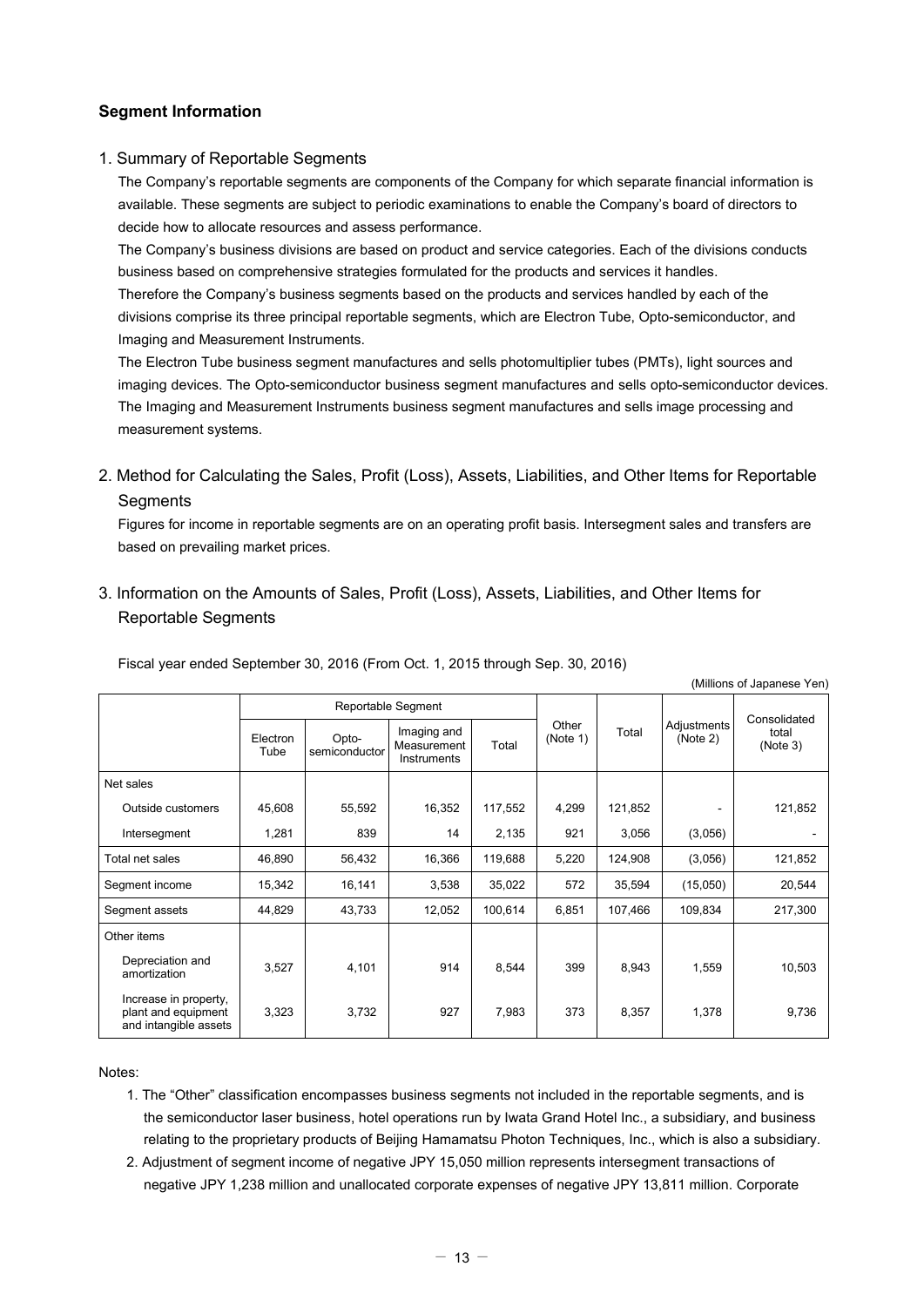expenses mainly consist of general and administrative expenses and basic research expenses that are unattributable to reportable segments.

Adjustment of segment assets of JPY 109,834 million consists of common assets that are not distributed to reportable segments.

Adjustment of depreciation and amortization of JPY 1,559 million is depreciation and amortization of common assets that are not distributed to reportable segments.

Adjustment of increase in property, plant and equipment and intangible assets of JPY 1,378 million is an increase in common non-current assets that are not distributed to reportable segments.

3. Segment income has been reconciled with operating profit presented in the consolidated financial statements.

(Millions of Japanese Yen)

Fiscal year ended September 30, 2017 (From Oct. 1, 2016 through Sep. 30, 2017)

|                                                                       | Reportable Segment |                        |                                           |         |                            |         |                         |                                   |
|-----------------------------------------------------------------------|--------------------|------------------------|-------------------------------------------|---------|----------------------------|---------|-------------------------|-----------------------------------|
|                                                                       | Electron<br>Tube   | Opto-<br>semiconductor | Imaging and<br>Measurement<br>Instruments | Total   | Other<br>Total<br>(Note 1) |         | Adjustments<br>(Note 2) | Consolidated<br>total<br>(Note 3) |
| Net sales                                                             |                    |                        |                                           |         |                            |         |                         |                                   |
| Outside customers                                                     | 48,744             | 60,589                 | 17,214                                    | 126,547 | 3,947                      | 130,495 |                         | 130,495                           |
| Intersegment                                                          | 1,704              | 937                    | 27                                        | 2,670   | 640                        | 3,310   | (3,310)                 |                                   |
| Total net sales                                                       | 50,449             | 61,526                 | 17,242                                    | 129,218 | 4,587                      | 133,805 | (3,310)                 | 130,495                           |
| Segment income                                                        | 16,992             | 18,155                 | 3,544                                     | 38,692  | 281                        | 38,973  | (16, 124)               | 22,849                            |
| Segment assets                                                        | 47,110             | 50,243                 | 12,437                                    | 109,791 | 6,183                      | 115,974 | 123,356                 | 239,331                           |
| Other items                                                           |                    |                        |                                           |         |                            |         |                         |                                   |
| Depreciation and<br>amortization                                      | 3,420              | 3,903                  | 869                                       | 8,193   | 338                        | 8,531   | 1,468                   | 10,000                            |
| Increase in property,<br>plant and equipment<br>and intangible assets | 2,801              | 5,654                  | 1,222                                     | 9,678   | 285                        | 9,963   | 4,360                   | 14,324                            |

#### Notes:

- 1. The "Other" classification encompasses business segments not included in the reportable segments, and is the semiconductor laser business, hotel operations run by Iwata Grand Hotel Inc., a subsidiary, and business relating to the proprietary products of Beijing Hamamatsu Photon Techniques, Inc., which is also a subsidiary.
- 2. Adjustment of segment income of negative JPY 16,124 million represents intersegment transactions of negative JPY 1,506 million and unallocated corporate expenses of negative JPY 14,617 million. Corporate expenses mainly consist of general and administrative expenses and basic research expenses that are unattributable to reportable segments.

Adjustment of segment assets of JPY 123,356 million consists of common assets that are not distributed to reportable segments.

Adjustment of depreciation and amortization of JPY 1,468 million is depreciation and amortization of common assets that are not distributed to reportable segments.

Adjustment of increase in property, plant and equipment and intangible assets of JPY 4,360 million is an increase in common non-current assets that are not distributed to reportable segments.

3. Segment income has been reconciled with operating profit presented in the consolidated financial statements.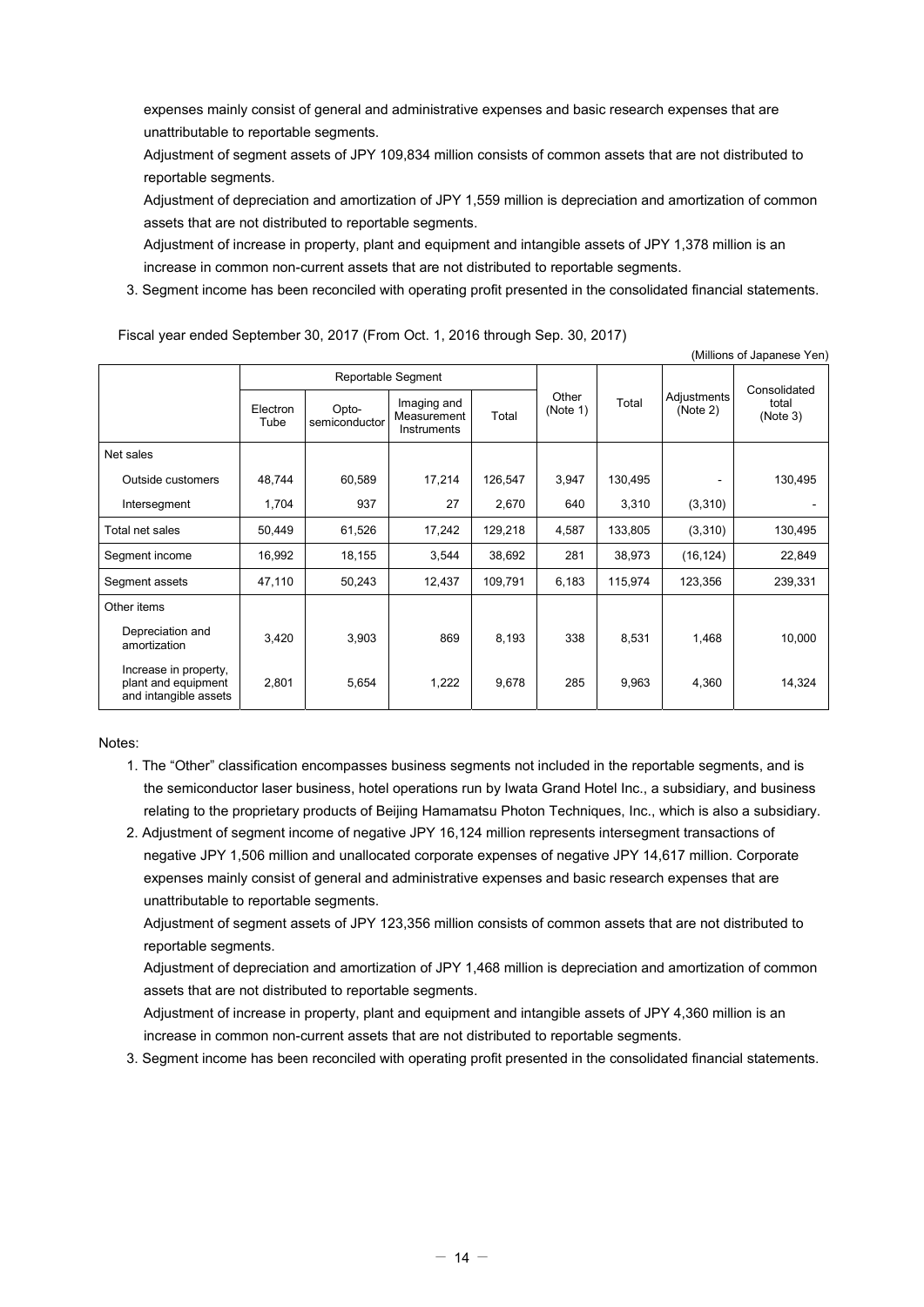## **Related Information**

Fiscal year ended September 30, 2016 (From Oct. 1, 2015 through Sep. 30, 2016)

### 1. Information by product and service

This information has been omitted because the Company discloses the same information in its segment information section.

### 2. Information by geographical segment

### (1) Net sales

(Millions of Japanese Yen)

| Japan  | North<br>America | Europe | Asia   | Others | Total   |
|--------|------------------|--------|--------|--------|---------|
| 36,258 | 32,704           | 30,138 | 22,489 | 261    | 121,852 |

Note: Sales information is based on the geographical location of customers, and it is classified by country or region.

#### (2) Property, plant and equipment

This information has been omitted because property, plant and equipment within Japan accounted for more than 90% of total property, plant and equipment recorded on the consolidated balance sheets.

#### 3. Information by principal customer

This information has been omitted because there were no customers that accounted for 10% or more of total net sales recorded on the consolidated statements of income.

Fiscal year ended September 30, 2017 (From Oct. 1, 2016 through Sep. 30, 2017)

#### 1. Information by product and service

This information has been omitted because the Company discloses the same information in its segment information section.

#### 2. Information by geographical segment

(1) Net sales

(Millions of Japanese Yen)

| Japan  | North<br>America | Europe | Asia   | <b>Others</b> | Total   |
|--------|------------------|--------|--------|---------------|---------|
| 38,378 | 33,314           | 32,961 | 25,546 | 293           | 130,495 |

Note: Sales information is based on the geographical location of customers, and it is classified by country or region.

#### (2) Property, plant and equipment

This information has been omitted because property, plant and equipment within Japan accounted for more than 90% of total property, plant and equipment recorded on the consolidated balance sheets.

#### 3. Information by principal customer

This information has been omitted because there were no customers that accounted for 10% or more of total net sales recorded on the consolidated statements of income.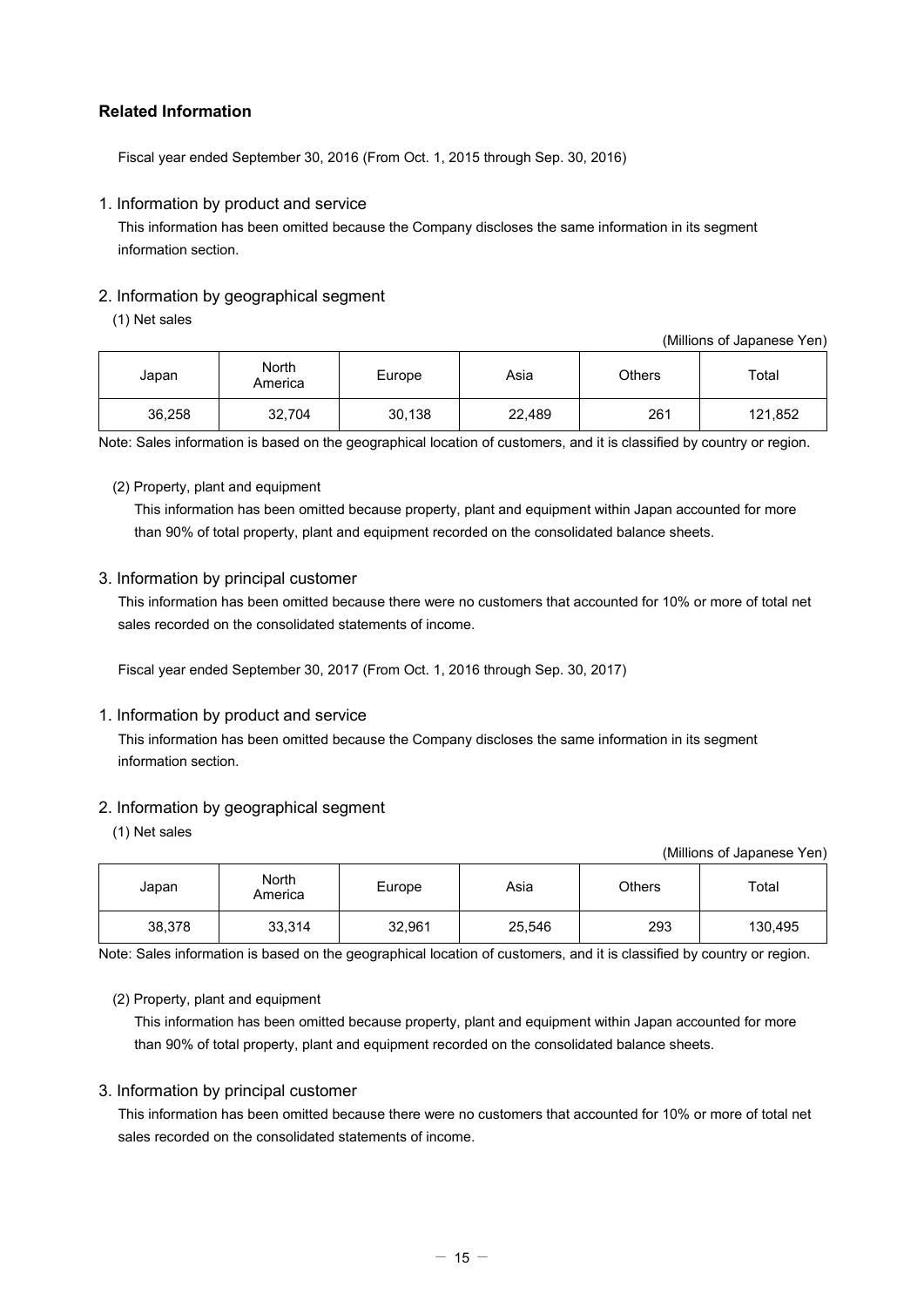### **Information on impairment losses on non-current assets by reportable segment**

Fiscal year ended September 30, 2016 (From Oct. 1, 2015 through Sep. 30, 2016) Not applicable

Fiscal year ended September 30, 2017 (From Oct. 1, 2016 through Sep. 30, 2017) Not applicable

# **Information related to the amount of amortization of goodwill and the unamortized amount of goodwill by reportable segment**

Fiscal year ended September 30, 2016 (From Oct. 1, 2015 through Sep. 30, 2016) This information has been omitted because the amounts are not material.

Fiscal year ended September 30, 2017 (From Oct. 1, 2016 through Sep. 30, 2017) This information has been omitted because the amounts are not material.

### **Information on gain on bargain purchase by reportable segment**

Fiscal year ended September 30, 2016 (From Oct. 1, 2015 through Sep. 30, 2016) Not applicable

Fiscal year ended September 30, 2017 (From Oct. 1, 2016 through Sep. 30, 2017) Not applicable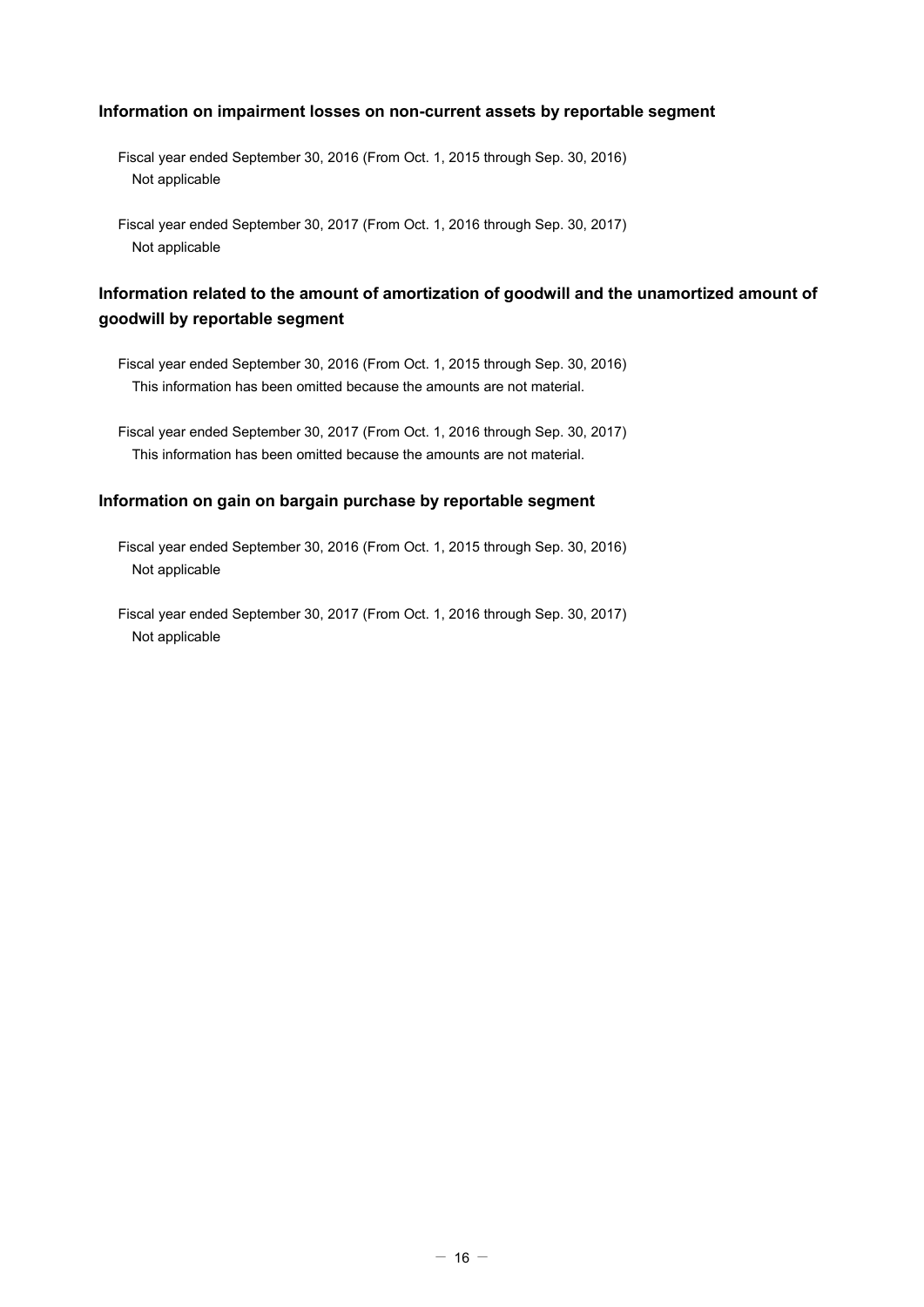## **Per Share Information**

(Japanese Yen)

|                      | Fiscal year ended September 30,<br>2016<br>(From Oct. 1, 2015 through Sep.<br>30.2016 | Fiscal year ended September 30,<br>2017<br>(From Oct. 1, 2016 through Sep.<br>30.2017 |
|----------------------|---------------------------------------------------------------------------------------|---------------------------------------------------------------------------------------|
| Net assets per share | 1,075.31                                                                              | 1,188.30                                                                              |
| Earnings per share   | 90.23                                                                                 | 113.00                                                                                |

Notes:

- 1. There are no latent shares, and no figures for the diluted earnings per share have been disclosed.
- 2. Basis for calculations of earnings per share is as follows.

|                                                                                       |                                                                                        | (Millions of Japanese Yen)                                                             |
|---------------------------------------------------------------------------------------|----------------------------------------------------------------------------------------|----------------------------------------------------------------------------------------|
|                                                                                       | Fiscal year ended September 30,<br>2016<br>(From Oct. 1, 2015 through Sep.<br>30, 2016 | Fiscal year ended September 30,<br>2017<br>(From Oct. 1, 2016 through Sep.<br>30, 2017 |
| Profit attributable to owners of parent                                               | 14.419                                                                                 | 17,777                                                                                 |
| Value not attributed to common stock                                                  |                                                                                        |                                                                                        |
| Profit attributable to owners of parent<br>attributed to common stock                 | 14.419                                                                                 | 17,777                                                                                 |
| Average number of common stock<br>outstanding during the period (Thousands<br>shares) | 159,812                                                                                | 157,316                                                                                |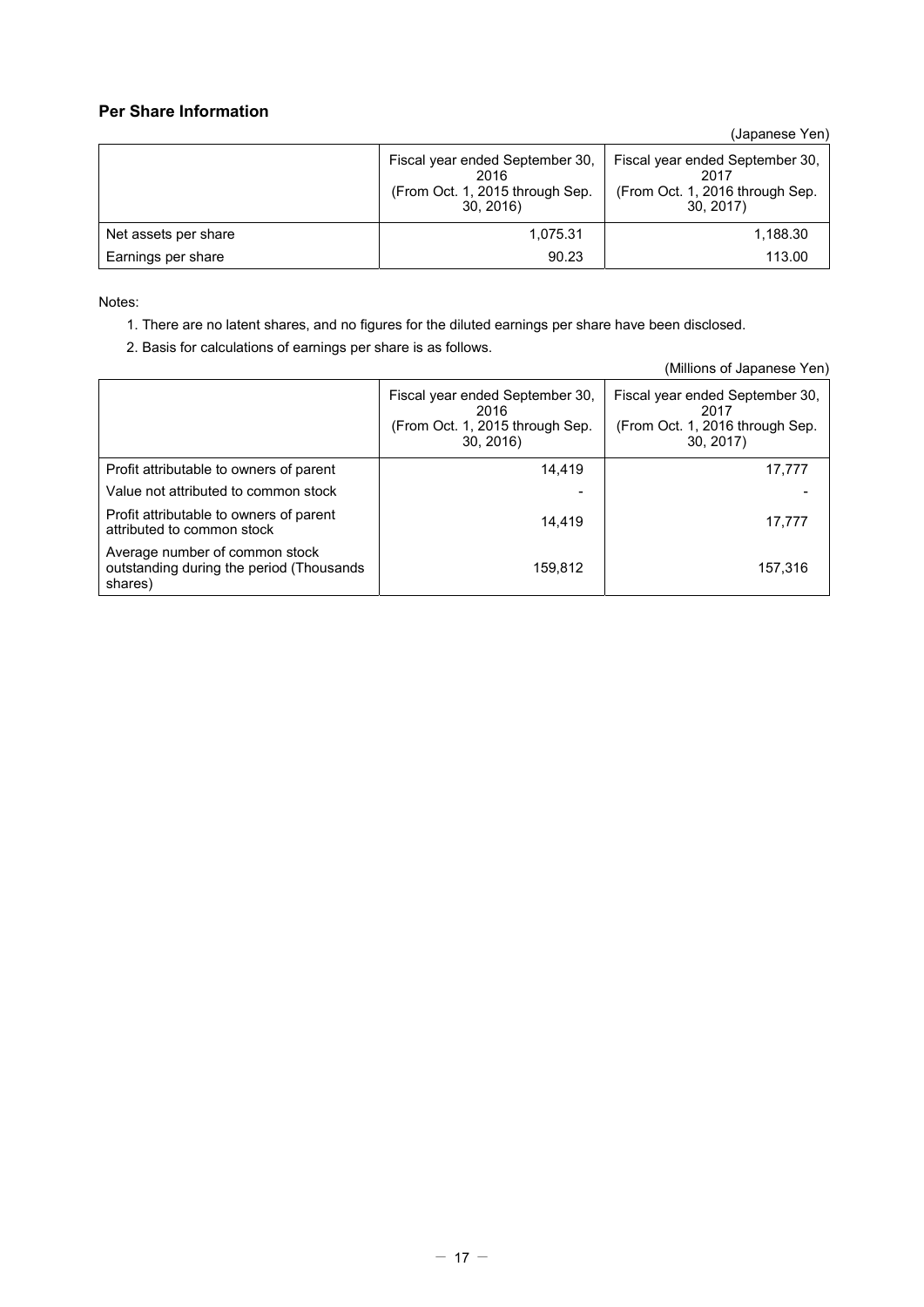Important Subsequent Events

(Business combination through acquisition)

The Company passed a resolution at a Board of Directors meeting held on September 11, 2017 for Photonics Management Corp. (PMC), a consolidated subsidiary, to turn Energetiq Technology Inc. (EQ), which manufactures and sells light sources, into a subsidiary. The stock transfer agreement was then concluded as of September 20, 2017. The acquisition of these shares was completed on October 16, 2017.

- 1. Outline of business combination
- (1) Name of the acquired company and the content of its business

Name of the acquired company: Energetiq Technology Inc.

Business content: Development, manufacture and sale of light sources for semiconductor inspections (2) Main reason for the business combination

With the addition of EQ's Laser Driven Light Sources and Extreme Ultraviolet light sources to the Company's light sources, product offerings of our group will expand and our response to the demands of semiconductor inspection equipment market will be strengthened. Also, combining the light source development technologies cultivated by both companies will increase the speed of development and lead to

the development of even greater value-added products to open up new markets.

- (3) Business combination date October 16, 2017
- (4) Legal form of the business combination Acquisition of shares with cash consideration
- (5) Name of the company after the combination Energetiq Technology Inc.
- (6) Ratio of voting rights acquired

100%

(7) Main grounds for determining the acquiring company This is because Photonics Management Corp., a consolidated subsidiary of the Company, acquired shares with cash consideration.

2. Acquisition price of the acquired company and acquisition cost breakdown

Acquisition price: JPY 6,040 million in cash

Acquisition cost: JPY 6,040 million

Note: The above amount is an estimated amount at the time of the acquisition and may differ in the future due to price adjustment and other factors.

- 3. Details and amounts of main acquisition costs
	- Advisory fee etc. (estimate): JPY 102 million
- 4. Amount, reason, amortization method and period of goodwill recognized

Not confirmed at this stage

5. Assets acquired and liabilities assumed on the date of business combination and their major components Not confirmed at this stage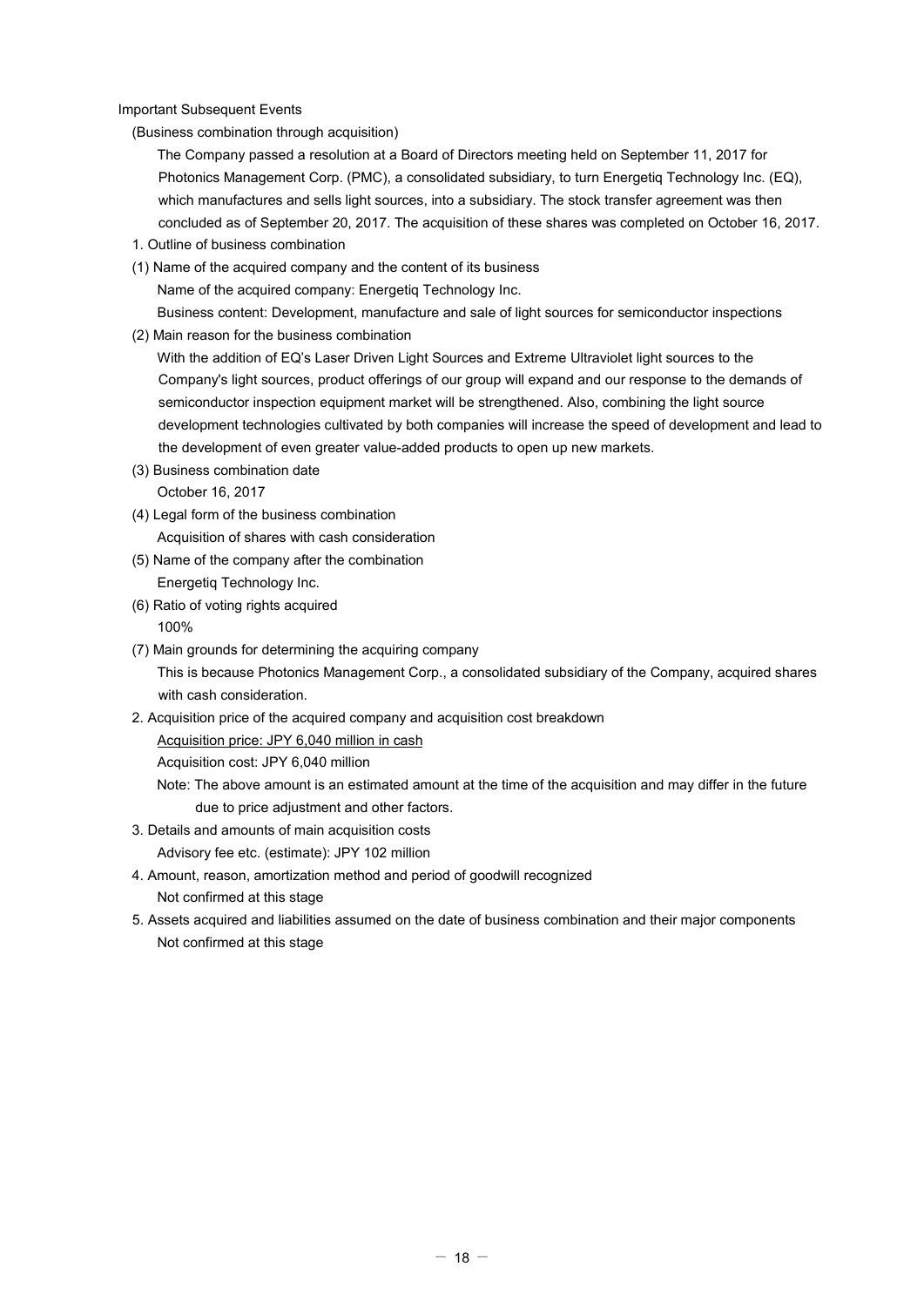(Purchase and retirement of treasury shares)

At the Board of Directors meeting held on November 13, 2017, the Company resolved matters relating to the purchase of treasury shares, pursuant to the provisions of Article 156 of the Companies Act, as applied by replacing the relevant terms pursuant to the provision of Article 165, paragraph (3) of the same act. The Company also resolved to retire treasury shares, pursuant to the provisions of Article 178 of the Companies Act.

- 1. Reason for purchasing and retiring treasury shares The Company will purchase and retire treasury shares as part of implementing flexible capital policy in response to changes in the business environment, and as part of its shareholder return policy.
- 2. Details of matters relating to the purchase of treasury shares
- (1) Type of shares subject to purchase Common shares of the Company
- (2) Total number of shares to be purchased
	- 3,000,000 shares (maximum)
	- (1.90% of shares issued (excluding treasury shares))
- (3) Total acquisition price of shares to be purchased
- JPY 10.0 billion (maximum) (4) Purchase period
	- From November 14, 2017 to March 23, 2018
- (5) Purchase method Open-market purchase on the Tokyo Stock Exchange
- 3. Details of matters relating to the retirement of treasury shares
- (1) Type of shares to be retired Common shares of the Company
- (2) Number of shares to be retired All of the treasury shares purchased in "2." above.
- (3) Scheduled date of share retirement April 20, 2018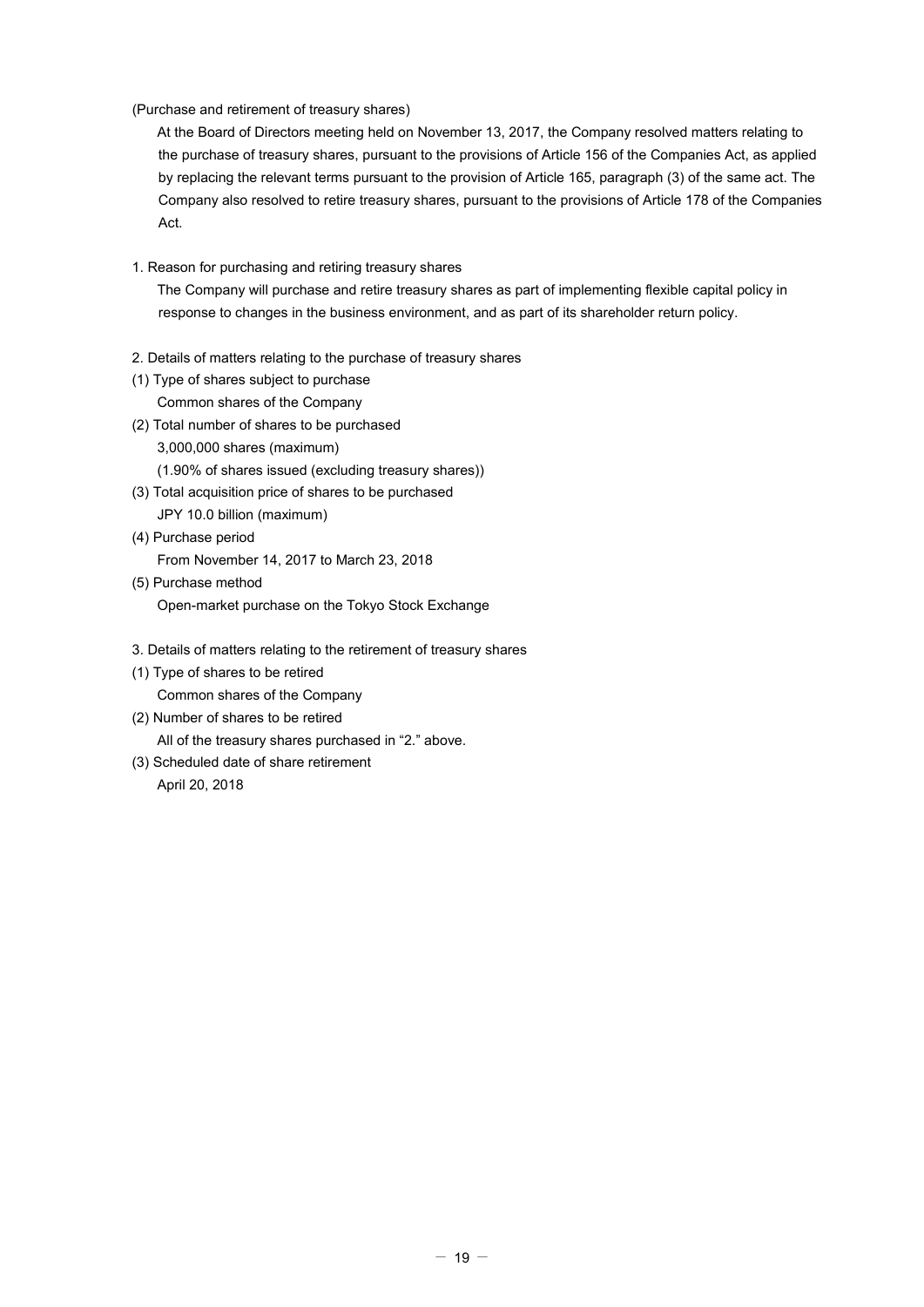Non-consolidated Balance Sheets

|                                            | As of<br>Sep. 30, 2016 | As of<br>Sep. 30, 2017 |
|--------------------------------------------|------------------------|------------------------|
| Assets                                     |                        |                        |
| <b>Current assets</b>                      |                        |                        |
| Cash and deposits                          | 48,441                 | 58,115                 |
| Notes receivable - trade                   | 4,178                  | 5,777                  |
| Accounts receivable - trade                | 25,617                 | 24,730                 |
| Securities                                 | 1,000                  |                        |
| Merchandise and finished goods             | 2,569                  | 2,773                  |
| Work in process                            | 15,899                 | 15,996                 |
| Raw materials and supplies                 | 5,786                  | 6,086                  |
| Deferred tax assets                        | 1,778                  | 2,338                  |
| Accounts receivable - other                | 2,702                  | 2,893                  |
| Other                                      | 379                    | 232                    |
| Allowance for doubtful accounts            | (32)                   | (33)                   |
| <b>Total current assets</b>                | 108,320                | 118,911                |
| Non-current assets                         |                        |                        |
| Property, plant and equipment              |                        |                        |
| <b>Buildings</b>                           | 23,077                 | 25,441                 |
| <b>Structures</b>                          | 1,726                  | 1,683                  |
| Machinery and equipment                    | 9,288                  | 9,105                  |
| Vehicles                                   | 28                     | 28                     |
| Tools, furniture and fixtures              | 2,944                  | 2,963                  |
| Land                                       | 14,458                 | 14,520                 |
| Leased assets                              | 122                    | 247                    |
| Construction in progress                   | 4,564                  | 5,433                  |
| Total property, plant and equipment        | 56,210                 | 59,424                 |
| Intangible assets                          |                        |                        |
| Patent right                               | 348                    | 243                    |
| Software                                   | 589                    | 668                    |
| Other                                      | 16                     | 15                     |
| Total intangible assets                    | 955                    | 928                    |
| Investments and other assets               |                        |                        |
| Investment securities                      | 1,522                  | 2,599                  |
| Shares of subsidiaries and associates      | 8,346                  | 8,381                  |
| Investments in capital                     | 1                      | 1                      |
| Investments in capital of subsidiaries and |                        |                        |
| associates                                 | 1,414                  | 1,414                  |
| Deferred tax assets                        | 6,112                  | 6,075                  |
| Real estate for investment                 | 129                    | 117                    |
| Other                                      | 1,026                  | 964                    |
| Allowance for doubtful accounts            | (19)                   | (19)                   |
| Total investments and other assets         | 18,534                 | 19,534                 |
| Total non-current assets                   | 75,699                 | 79,886                 |
| <b>Total assets</b>                        | 184,019                | 198,798                |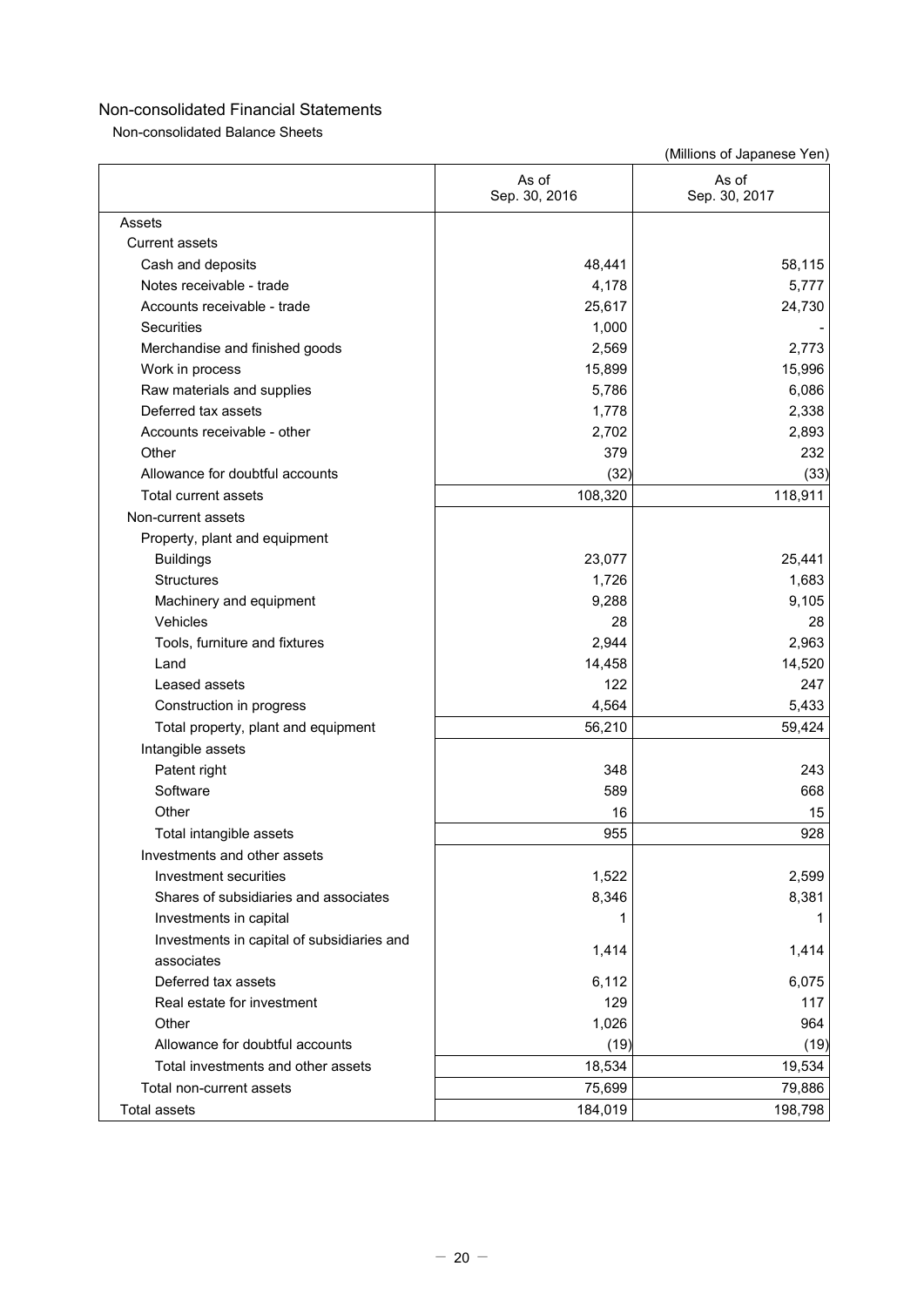Non-consolidated Balance Sheets

|                                                 | As of<br>Sep. 30, 2016 | As of<br>Sep. 30, 2017 |
|-------------------------------------------------|------------------------|------------------------|
| Liabilities                                     |                        |                        |
| <b>Current liabilities</b>                      |                        |                        |
| Notes payable - trade                           | 82                     |                        |
| Electronically recorded obligations - operating | 8,880                  | 8,866                  |
| Accounts payable - trade                        | 4,600                  | 4,869                  |
| Current portion of long-term loans payable      |                        | 3,000                  |
| Lease obligations                               | 63                     | 80                     |
| Accounts payable - other                        | 2,326                  | 3,347                  |
| Accrued expenses                                | 901                    | 1,213                  |
| Income taxes payable                            | 1,583                  | 3,007                  |
| Advances received                               | 9                      | 142                    |
| Deposits received                               | 162                    | 341                    |
| Provision for bonuses                           | 3,303                  | 4,037                  |
| Electronically recorded obligations-facilities  | 1,804                  | 1,459                  |
| Deposits received from employees                | 1,766                  | 1,753                  |
| Other                                           | 24                     | 32                     |
| <b>Total current liabilities</b>                | 25,511                 | 32,151                 |
| Non-current liabilities                         |                        |                        |
| Long-term loans payable                         | 6,000                  | 3,000                  |
| Lease obligations                               | 72                     | 194                    |
| Provision for retirement benefits               | 5,019                  | 5,503                  |
| Asset retirement obligations                    | 147                    | 150                    |
| Other                                           | 1,275                  | 315                    |
| Total non-current liabilities                   | 12,515                 | 9,163                  |
| <b>Total liabilities</b>                        | 38,027                 | 41,315                 |
| Net assets                                      |                        |                        |
| Shareholders' equity                            |                        |                        |
| Capital stock                                   | 34,928                 | 34,928                 |
| Capital surplus                                 |                        |                        |
| Legal capital surplus                           | 34,636                 | 34,636                 |
| Total capital surpluses                         | 34,636                 | 34,636                 |
| Retained earnings                               |                        |                        |
| Legal retained earnings                         | 695                    | 695                    |
| Other retained earnings                         |                        |                        |
| Reserve for special depreciation                | 18                     | 14                     |
| Reserve for dividends                           | 4,500                  | 4,500                  |
| General reserve                                 | 71,600                 | 78,600                 |
| Retained earnings brought forward               | 15,213                 | 18,904                 |
| Total retained earnings                         | 92,027                 | 102,713                |
| Treasury shares                                 | (16, 055)              | (16, 056)              |
| Total shareholders' equity                      | 145,537                | 156,223                |
| Valuation and translation adjustments           |                        |                        |
| Valuation difference on available-for-sale      |                        |                        |
| securities                                      | 455                    | 1,259                  |
| Total valuation and translation adjustments     | 455                    | 1,259                  |
| Total net assets                                | 145,992                | 157,483                |
| Total liabilities and net assets                | 184,019                | 198,798                |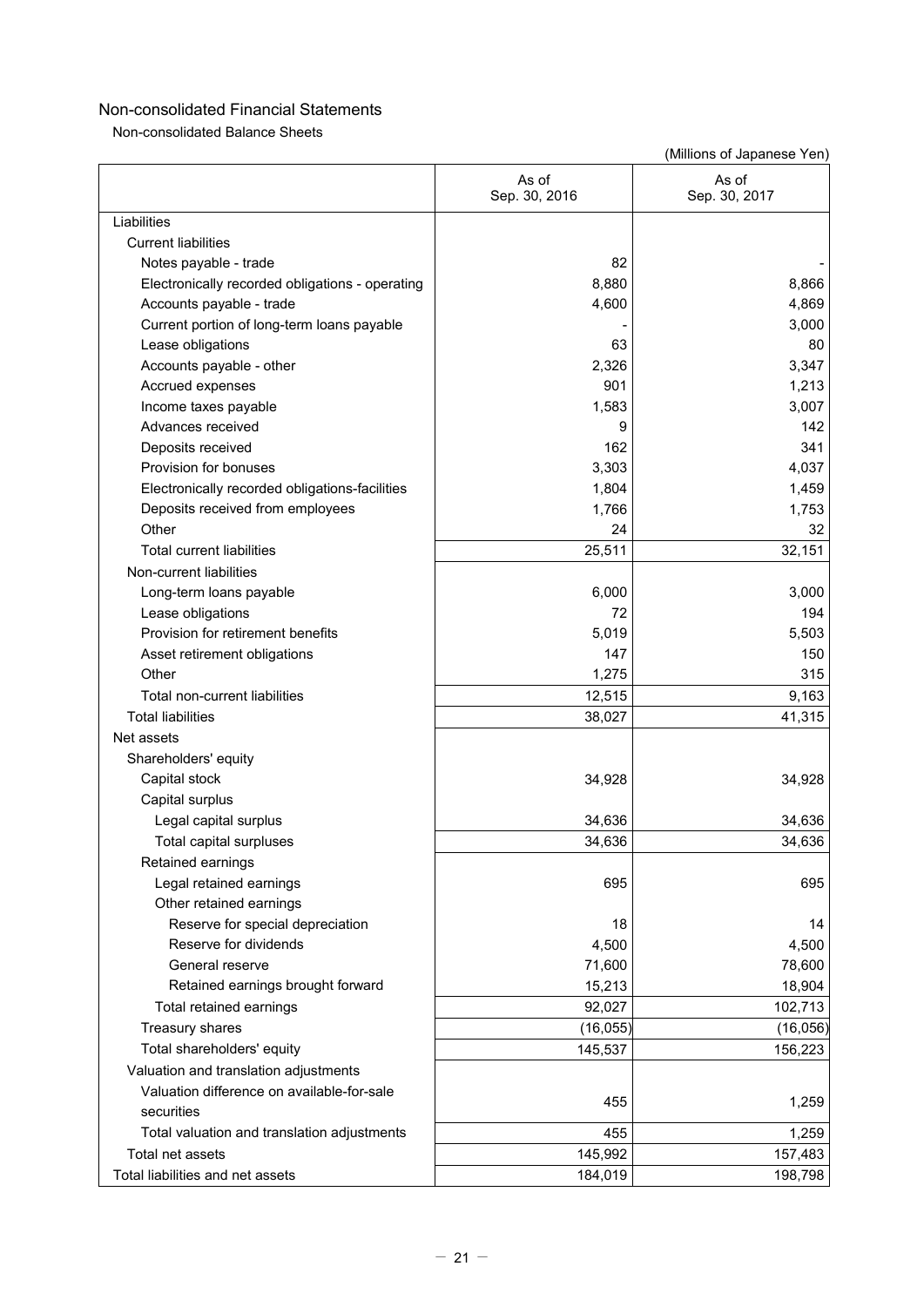Non-consolidated Statements of Income

|                                              | Fiscal year ended<br>Sep. 30, 2016 | Fiscal year ended<br>Sep. 30, 2017 |
|----------------------------------------------|------------------------------------|------------------------------------|
| Net sales                                    | 101,786                            | 110,200                            |
| Cost of sales                                | 60,272                             | 64,358                             |
| Gross profit                                 | 41,513                             | 45,842                             |
| Selling, general and administrative expenses | 27,850                             | 29,099                             |
| Operating profit                             | 13,663                             | 16,742                             |
| Non-operating income                         |                                    |                                    |
| Interest income                              | 38                                 | 15                                 |
| Dividend income                              | 1,954                              | 3,036                              |
| Rent of real estate for investment           | 27                                 | 22                                 |
| Foreign exchange gains                       | 1                                  |                                    |
| Miscellaneous income                         | 303                                | 394                                |
| Total non-operating income                   | 2,325                              | 3,468                              |
| Non-operating expenses                       |                                    |                                    |
| Interest expenses                            | 50                                 | 36                                 |
| Rent expenses on real estates                | 49                                 | 48                                 |
| Foreign exchange losses                      |                                    | 68                                 |
| Miscellaneous loss                           | 35                                 |                                    |
| Total non-operating expenses                 | 134                                | 162                                |
| Ordinary profit                              | 15,854                             | 20,048                             |
| Extraordinary income                         |                                    |                                    |
| Gain on sales of non-current assets          | 19                                 | 9                                  |
| Subsidy income                               | 728                                | 214                                |
| Gain on sales of investment securities       |                                    | 0                                  |
| Total extraordinary income                   | 747                                | 224                                |
| <b>Extraordinary losses</b>                  |                                    |                                    |
| Loss on sales of non-current assets          | 2                                  | 5                                  |
| Loss on retirement of non-current assets     | 58                                 | 456                                |
| Loss on reduction of non-current assets      | 657                                | 206                                |
| Loss on valuation of investment securities   | 0                                  | 5                                  |
| Total extraordinary losses                   | 718                                | 673                                |
| Profit before income taxes                   | 15,883                             | 19,599                             |
| Income taxes - current                       | 3,619                              | 4,345                              |
| Income taxes - deferred                      | 341                                | (790)                              |
| Total income taxes                           | 3,961                              | 3,555                              |
| Profit                                       | 11,922                             | 16,044                             |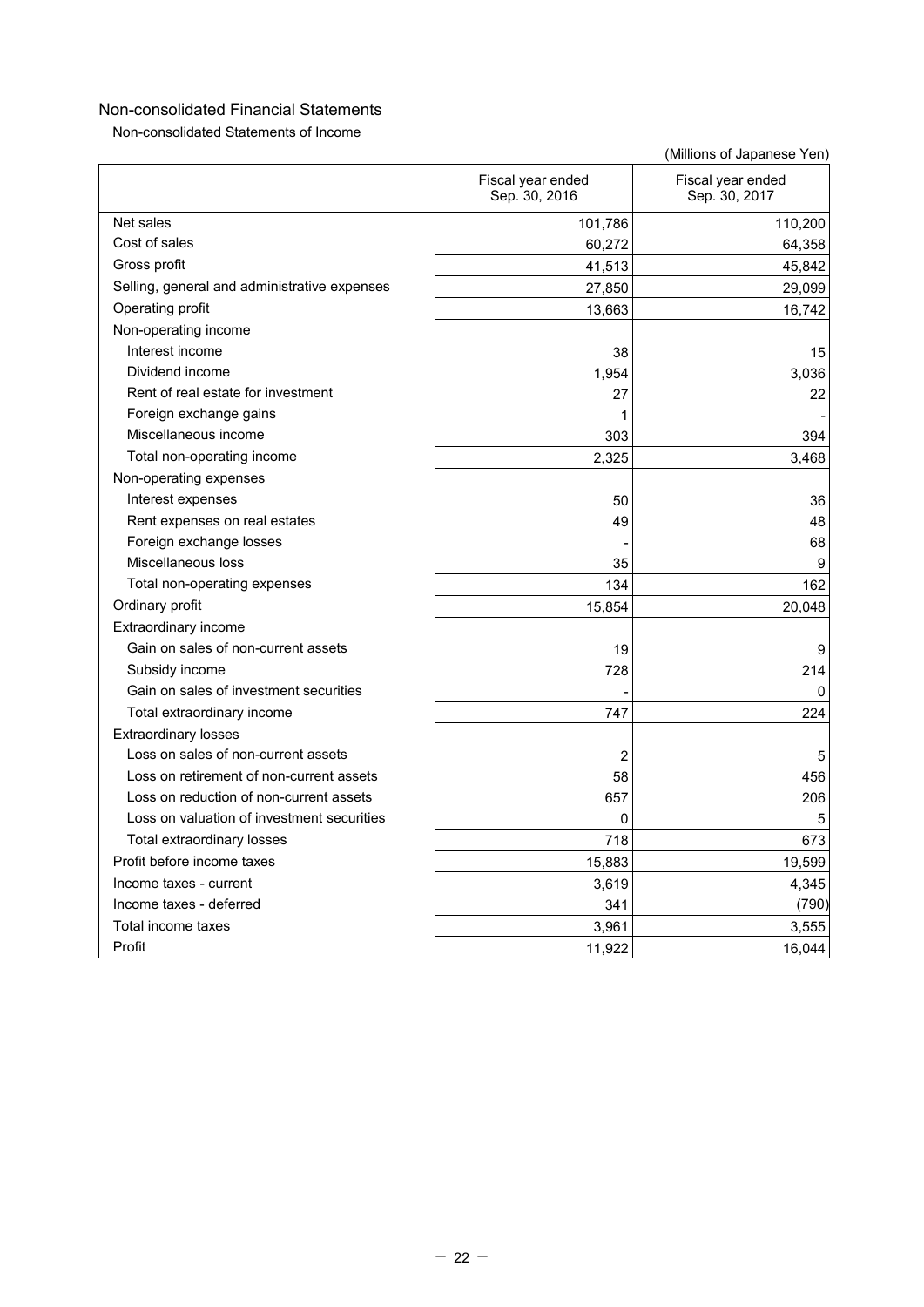# Non-consolidated Statements of Changes in Equity

Fiscal year ended Sep. 30, 2016

|                                                         | Shareholders' equity |                                                            |        |                               |                                        |                          |                    |                                            |                               |
|---------------------------------------------------------|----------------------|------------------------------------------------------------|--------|-------------------------------|----------------------------------------|--------------------------|--------------------|--------------------------------------------|-------------------------------|
|                                                         |                      | Capital surplus<br>Retained earnings                       |        |                               |                                        |                          |                    |                                            |                               |
|                                                         |                      | Total<br>Legal<br>capital<br>capital<br>surplus<br>surplus |        |                               | Other retained earnings                |                          |                    |                                            |                               |
|                                                         | Capital stock        |                                                            |        | Legal<br>retained<br>earnings | Reserve for<br>special<br>depreciation | Reserve for<br>dividends | General<br>reserve | Retained<br>earnings<br>brought<br>forward | Total<br>retained<br>earnings |
| Balance at beginning of current period                  | 34,928               | 34,636                                                     | 34,636 | 695                           | 22                                     | 4,500                    | 65,600             | 15,085                                     | 85,903                        |
| Changes of items during period                          |                      |                                                            |        |                               |                                        |                          |                    |                                            |                               |
| Provision of reserve for special depreciation           |                      |                                                            |        |                               | $\mathsf{C}$                           |                          |                    | (0)                                        |                               |
| Reversal of reserve for special depreciation            |                      |                                                            |        |                               | (4)                                    |                          |                    | 4                                          | ٠                             |
| Provision of general reserve                            |                      |                                                            |        |                               |                                        |                          | 6,000              | (6,000)                                    | ٠                             |
| Dividends of surplus                                    |                      |                                                            |        |                               |                                        |                          |                    | (3,060)                                    | (3,060)                       |
| Dividends from surplus (interim dividends)              |                      |                                                            |        |                               |                                        |                          |                    | (2,737)                                    | (2,737)                       |
| Profit                                                  |                      |                                                            |        |                               |                                        |                          |                    | 11,922                                     | 11,922                        |
| Purchase of treasury shares                             |                      |                                                            |        |                               |                                        |                          |                    |                                            |                               |
| Net changes of items other than shareholders'<br>equity |                      |                                                            |        |                               |                                        |                          |                    |                                            |                               |
| Total changes of items during period                    |                      |                                                            |        |                               | (3)                                    |                          | 6,000              | 128                                        | 6,124                         |
| Balance at end of current period                        | 34,928               | 34,636                                                     | 34,636 | 695                           | 18                                     | 4,500                    | 71,600             | 15,213                                     | 92,027                        |

|                                                         | Shareholders' equity |                               | Valuation and translation adjustments                       |                                                |                  |
|---------------------------------------------------------|----------------------|-------------------------------|-------------------------------------------------------------|------------------------------------------------|------------------|
|                                                         | Treasury shares      | Total shareholders'<br>equity | Valuation difference on<br>available-for-sale<br>securities | Total valuation and<br>translation adjustments | Total net assets |
| Balance at beginning of current period                  | (6,055)              | 149,413                       | 520                                                         | 520                                            | 149,933          |
| Changes of items during period                          |                      |                               |                                                             |                                                |                  |
| Provision of reserve for special depreciation           |                      |                               |                                                             |                                                |                  |
| Reversal of reserve for special depreciation            |                      |                               |                                                             |                                                |                  |
| Provision of general reserve                            |                      |                               |                                                             |                                                |                  |
| Dividends of surplus                                    |                      | (3,060)                       |                                                             |                                                | (3,060)          |
| Dividends from surplus (interim dividends)              |                      | (2,737)                       |                                                             |                                                | (2,737)          |
| Profit                                                  |                      | 11,922                        |                                                             |                                                | 11,922           |
| Purchase of treasury shares                             | (10,000)             | (10,000)                      |                                                             |                                                | (10,000)         |
| Net changes of items other than shareholders'<br>equity |                      |                               | (64)                                                        | (64)                                           | (64)             |
| Total changes of items during period                    | (10,000)             | (3,876)                       | (64)                                                        | (64)                                           | (3,940)          |
| Balance at end of current period                        | (16, 055)            | 145,537                       | 455                                                         | 455                                            | 145,992          |